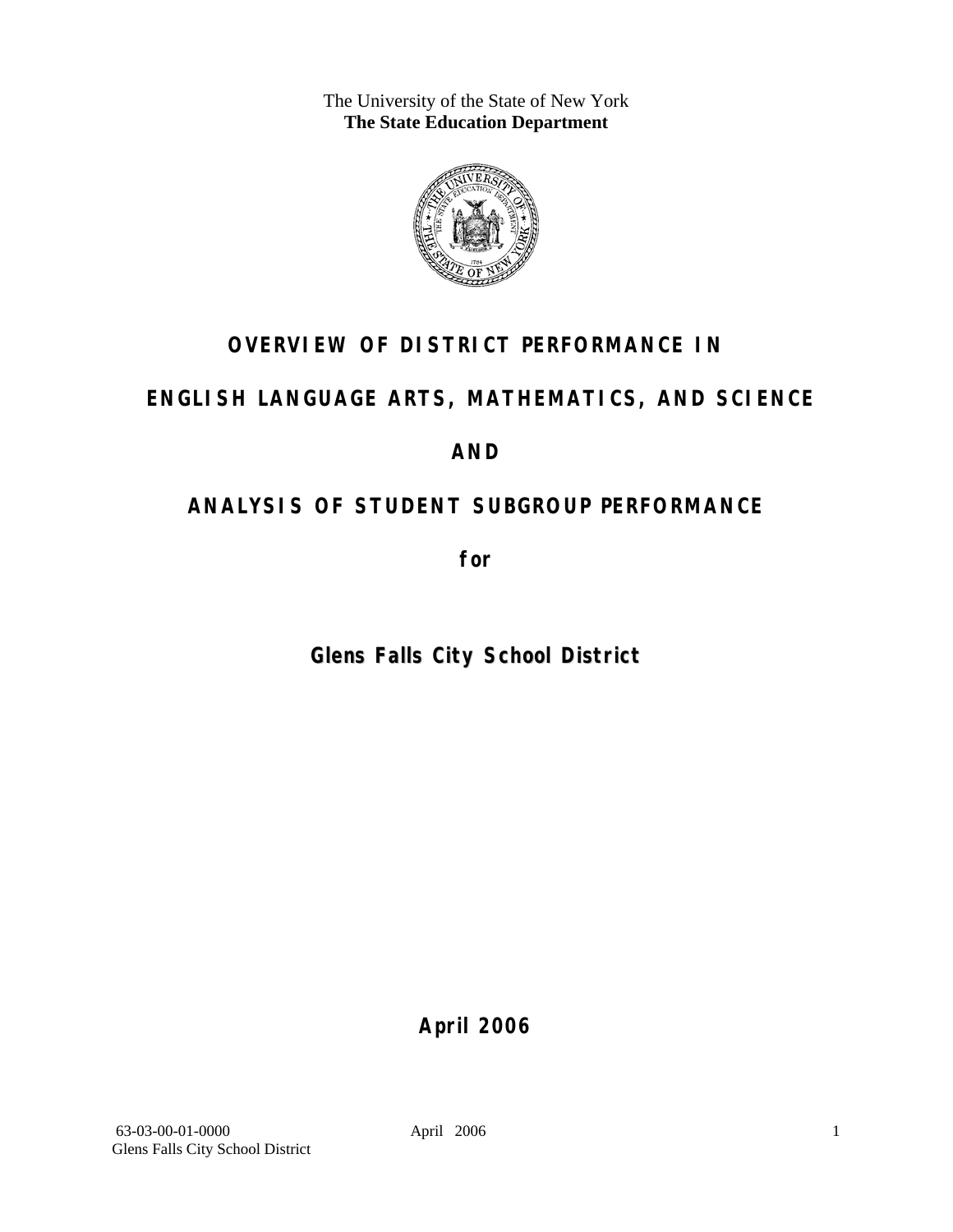### **THE UNIVERSITY OF THE STATE OF NEW YORK**

### **Regents of The University**

| Hollis                |
|-----------------------|
| New Rochelle          |
|                       |
| <b>North Syracuse</b> |
| New York              |
|                       |
| Buffalo               |
| Hartsdale             |
| Albany                |
| <b>Bronx</b>          |
| <b>Binghamton</b>     |
| Rochester             |
| New York              |
| <b>Brooklyn</b>       |
| <b>Great Neck</b>     |

### **President of The University and Commissioner of Education**

RICHARD P. MILLS

**Interim Deputy Commissioner for Elementary, Middle, Secondary and Continuing Education**  JEAN STEVENS

#### **Assistant Commissioner for Standards, Assessment and Reporting**  DAVID M. ABRAMS

#### **Coordinator, Information and Reporting Services**

MARTHA P. MUSSER

The State Education Department does not discriminate on the basis of age, color, religion, creed, disability, marital status, veteran status, national origin, race, gender, genetic predisposition or carrier status, or sexual orientation in its educational programs, services and activities. Portions of this publication can be made available in a variety of formats, including braille, large print or audio tape, upon request. Inquiries concerning this policy of nondiscrimination should be directed to the Department's Office for Diversity, Ethics, and Access, Room 530, Education Building, Albany, NY 12234. **Requests for additional copies of this publication may be made by contacting the Publications Sales Desk, Room 309, Education Building, Albany, NY 12234.** 

Please address all correspondence about this report that is not related to data corrections to:

*School Report Card Coordinator Information and Reporting Services Team New York State Education Department Room 863 EBA 89 Washington Avenue Albany, NY 12234*  E-mail: *RPTCARD@mail.nysed.gov*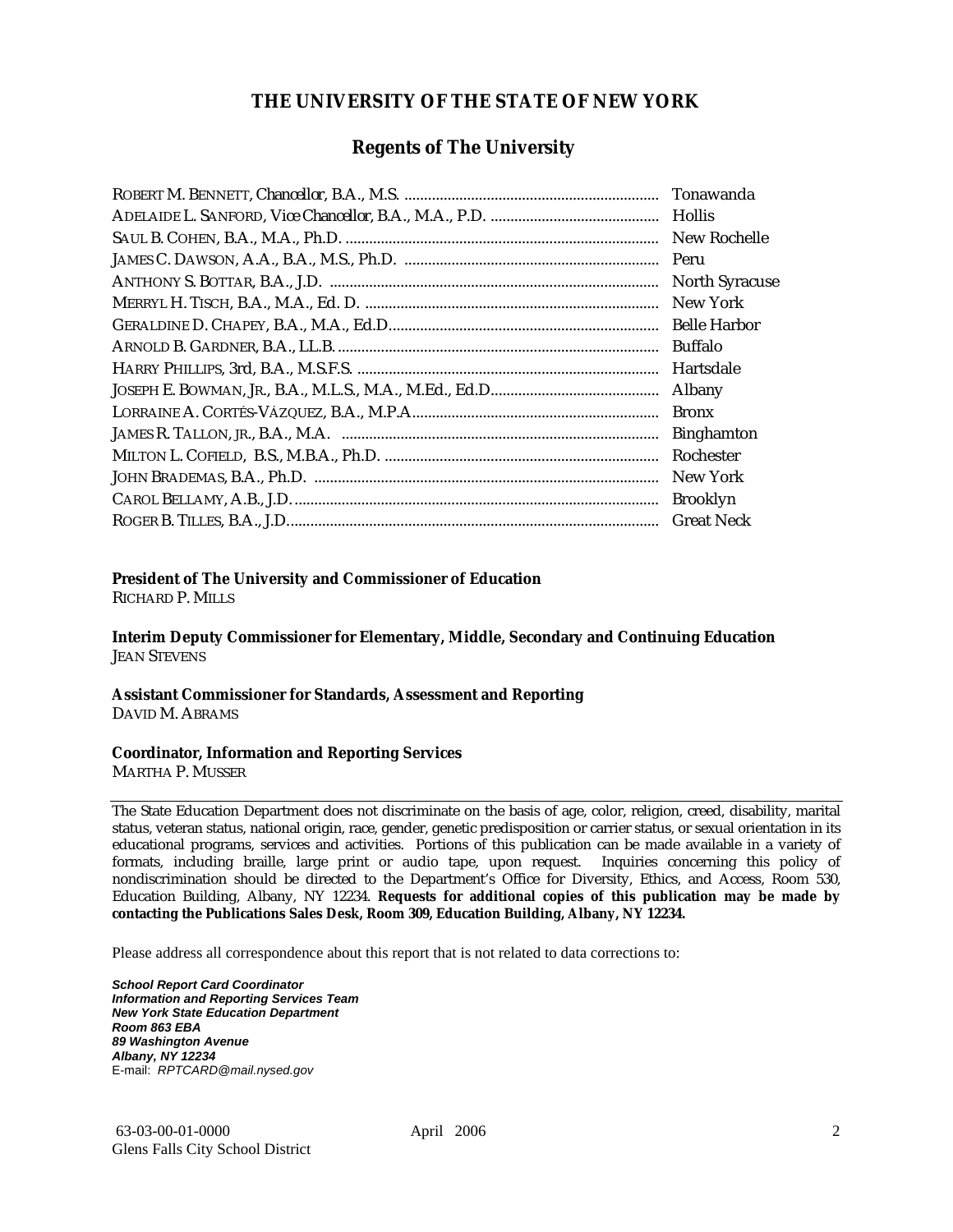The *New York State District Report Card* is an important part of the Board of Regents effort to raise learning standards for all students. It provides information to the public on student performance and other measures of district performance. Knowledge gained from the district report card on a district's strengths and weaknesses can be used to improve instruction and services to students.

The *New York State District Report Card* consists of three parts: the *Overview of District Performance in English Language Arts, Mathematics, and Science and Analysis of Student Subgroup Performance,* the *Comprehensive Information Report,* and the *Accountability Status Report.* The *Overview and Analysis* presents performance data on measures required by the federal No Child Left Behind Act: English, mathematics, science, and graduation rate. Performance data on other State assessments can be found in the *Comprehensive Information Report*. The *Accountability Status Report* provides information as to whether a district is making adequate progress toward enabling all students to achieve proficiency in English and mathematics.

State assessments are designed to help ensure that all students reach high learning standards. They show whether students are getting the foundation knowledge they need to succeed at the elementary, middle, and commencement levels and beyond. The State requires that students who are not making appropriate progress toward the standards receive academic intervention services.

In the *Overview*, performance on the elementary- and middle-level assessments in English language arts, mathematics, and science is reported in terms of mean scores and the percentage of students scoring at each of the four levels. These levels indicate performance on the standards from seriously deficient to advanced proficiency. Regents examination scores are reported in four score ranges. Scores of 65 to 100 are passing; scores of 55 to 64 earn credit toward a local diploma (with the approval of the local board of education). Though each elementary- and middle-level assessment is administered to students in a specific grade, secondary-level assessments are taken by students when they complete the coursework for the core curriculum. Therefore, the performance of students at the secondary level is measured for a student cohort rather than a group of students at a particular grade level. Students are grouped in cohorts according to the year in which they first entered grade 9.

The assessment data in the *Overview and Analysis* are for all tested students in the district, including general-education students and students with disabilities. In the *Overview*, each district's performance is compared with that of all public schools statewide. In the *Analysis*, performance is disaggregated by race/ethnicity, disability status, gender, limited English proficient status, income level, and migrant status.

Explanations of terms referred to or symbols used in this part of the district report card may be found in the glossary on the last page. Further information on the district report card may be found in the guide, *Understanding Your School Report Card: April 2006*, available on the Information and Reporting Services Web site at www.emsc.nysed.gov/irts.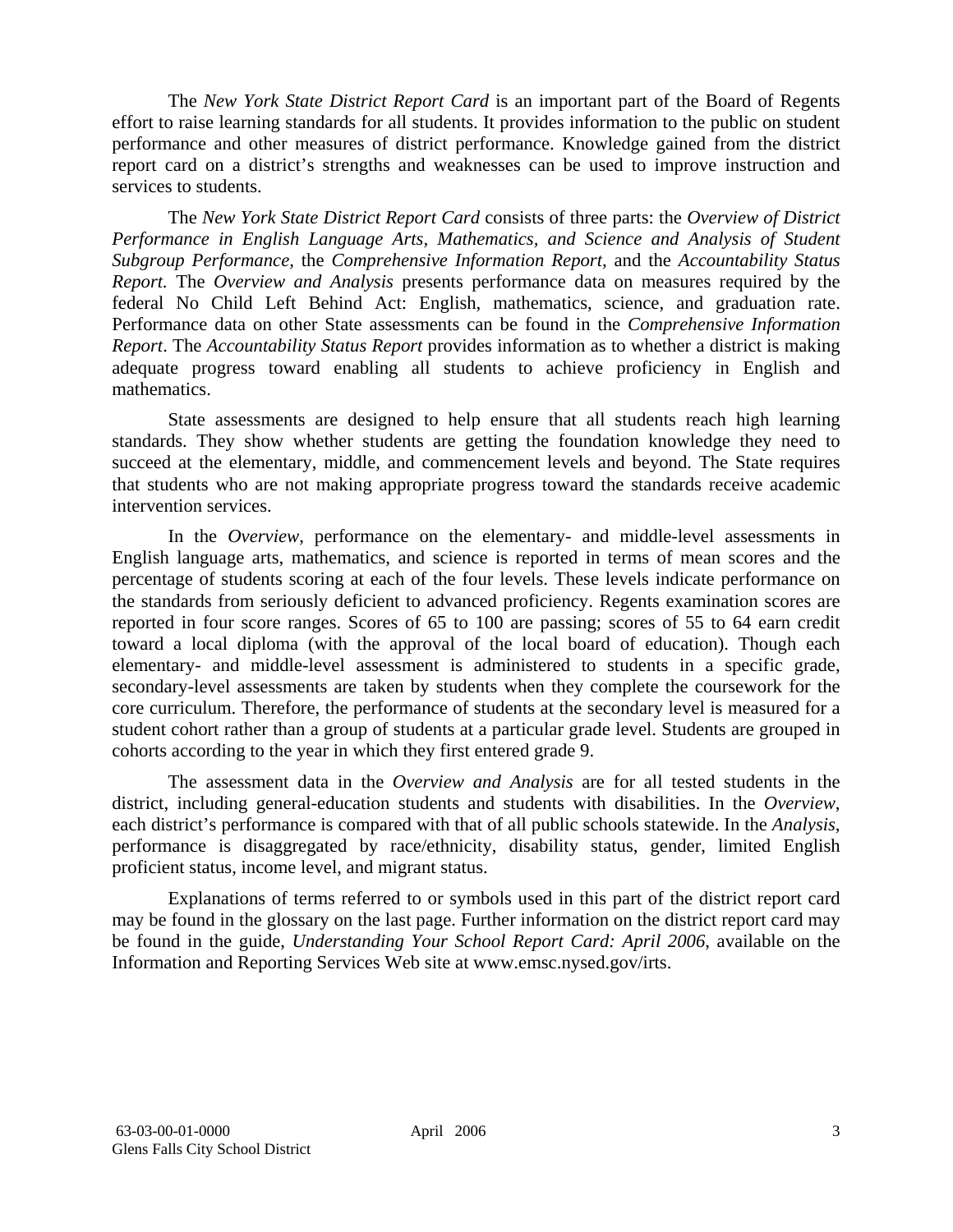# **Overview of District Performance in English Language Arts, Mathematics, and Science**

## **District Profile**

| Superintendent:<br>Thomas F. Mcgowan |             | (518)792-1212<br>Phone:   |
|--------------------------------------|-------------|---------------------------|
| <b>Organization</b>                  | Grade Range | <b>Student Enrollment</b> |
| $2004 - 05$                          | <b>NA</b>   | 2503                      |

| 2003-04 District-wide Total Expenditure per Pupil      | \$11.797 |
|--------------------------------------------------------|----------|
| 2003-04 NYS Public Schools Total Expenditure per Pupil | \$13.826 |

### **2004–05 Core Classes Taught by Highly Qualified Teachers\***

| <b>Total Number of</b><br><b>Core Classes</b> | <b>Percent Taught</b><br>by Highly<br>Qualified<br><b>Teachers</b> |
|-----------------------------------------------|--------------------------------------------------------------------|
| 655                                           | 100%                                                               |
| . .                                           | $\cdots$                                                           |

\*To meet the federal definition of "highly qualified," public school teachers of core academic subjects must have at least a bachelor's degree and be State certified for and demonstrate subject matter competency in the core academic subject(s) they teach.

### **2004–05 Teachers with No Valid Teaching Certificate\***

| <b>Total Number of</b><br><b>Teachers</b> | Percent with No<br><b>Valid Teaching</b><br><b>Certificate</b> |
|-------------------------------------------|----------------------------------------------------------------|
| 204                                       | ሰ%                                                             |

\*Includes teachers with a modified temporary license.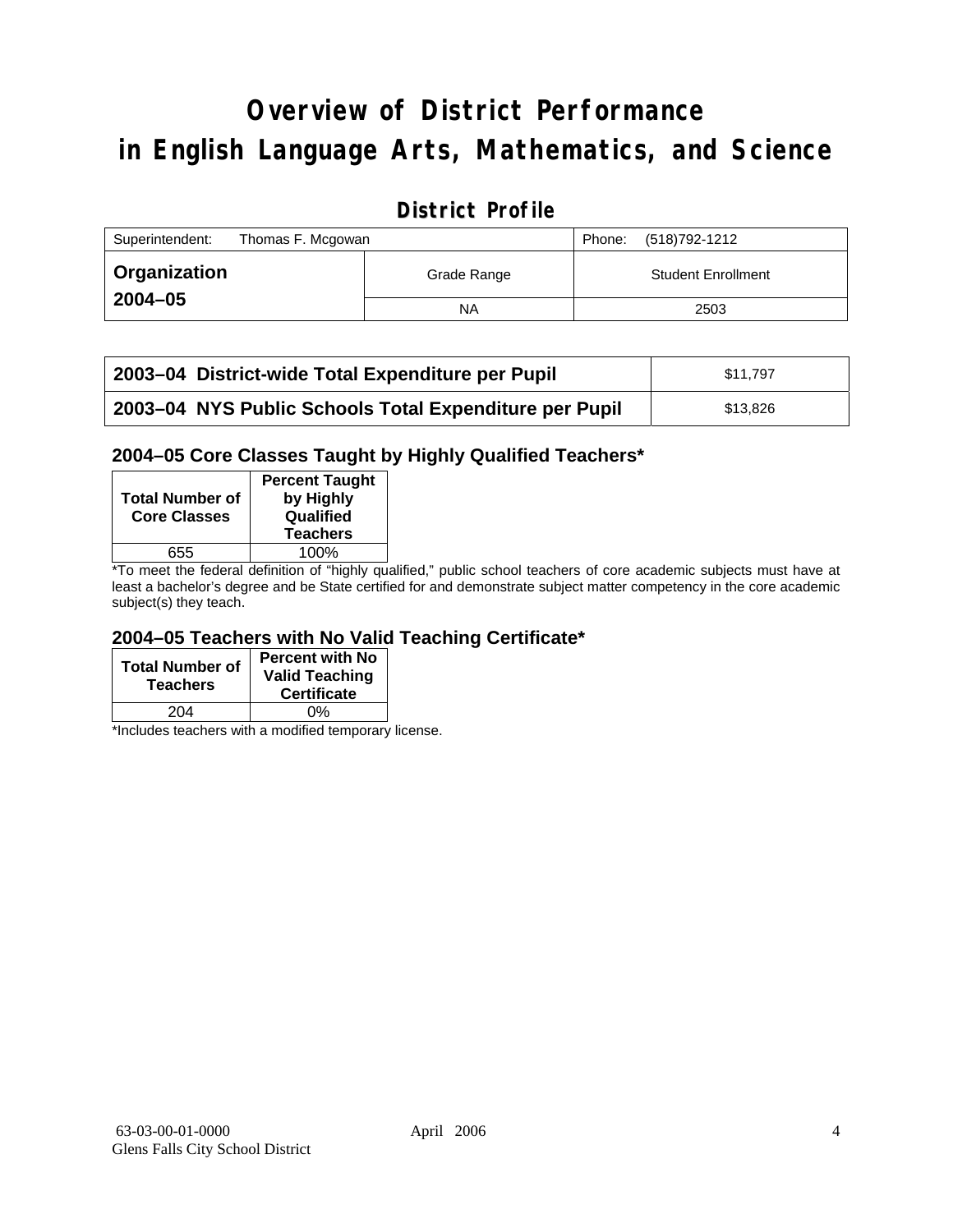English Language Arts



Percentages less than 0.51 will appear as zero because of rounding.

|                                               | <b>Counts of Students</b> |                    |                    |                    |                     |                   |
|-----------------------------------------------|---------------------------|--------------------|--------------------|--------------------|---------------------|-------------------|
| <b>Performance at</b><br><b>This District</b> | Level 1<br>455-602        | Level 2<br>603-644 | Level 3<br>645-691 | Level 4<br>692-800 | <b>Total Tested</b> | <b>Mean Score</b> |
| Feb 2003                                      |                           | 36                 | 81                 | 73                 | 192                 | 677               |
| <b>Feb 2004</b>                               |                           | 35                 | 99                 | 42                 | 183                 | 671               |
| Feb 2005                                      |                           | 31                 | 79                 | 47                 | 159                 | 678               |

|         | Elementary-Level English Language Arts Levels — Listening, Reading, and Writing Standards                     |  |  |  |  |
|---------|---------------------------------------------------------------------------------------------------------------|--|--|--|--|
| Level 4 | These students <b>exceed the standards</b> and are moving toward high performance on the Regents examination. |  |  |  |  |
| Level 3 | These students meet the standards and, with continued steady growth, should pass the Regents examination.     |  |  |  |  |
| Level 2 | These students need extra help to meet the standards and pass the Regents examination.                        |  |  |  |  |
| Level 1 | These students have serious academic deficiencies.                                                            |  |  |  |  |

**Performance of Limited English Proficient Students Taking the New York State English as a Second Language Achievement Test (NYSESLAT) as the Measure of English Language Arts Achievement**

| Grade 4 | ∟evel ′ | Level 2 | Levels 3 & 4 | <b>Total Tested</b> |
|---------|---------|---------|--------------|---------------------|
| 2005    |         |         |              |                     |

### **Performance of Students with Severe Disabilities on the New York State Alternate Assessment (NYSAA) in English**

| <b>Elementary Level</b> | AA-Level | AA-Level 2 | AA-Level 3 | AA–Level 4 | <b>Total Tested</b> |
|-------------------------|----------|------------|------------|------------|---------------------|
| 2004-05                 |          |            |            |            |                     |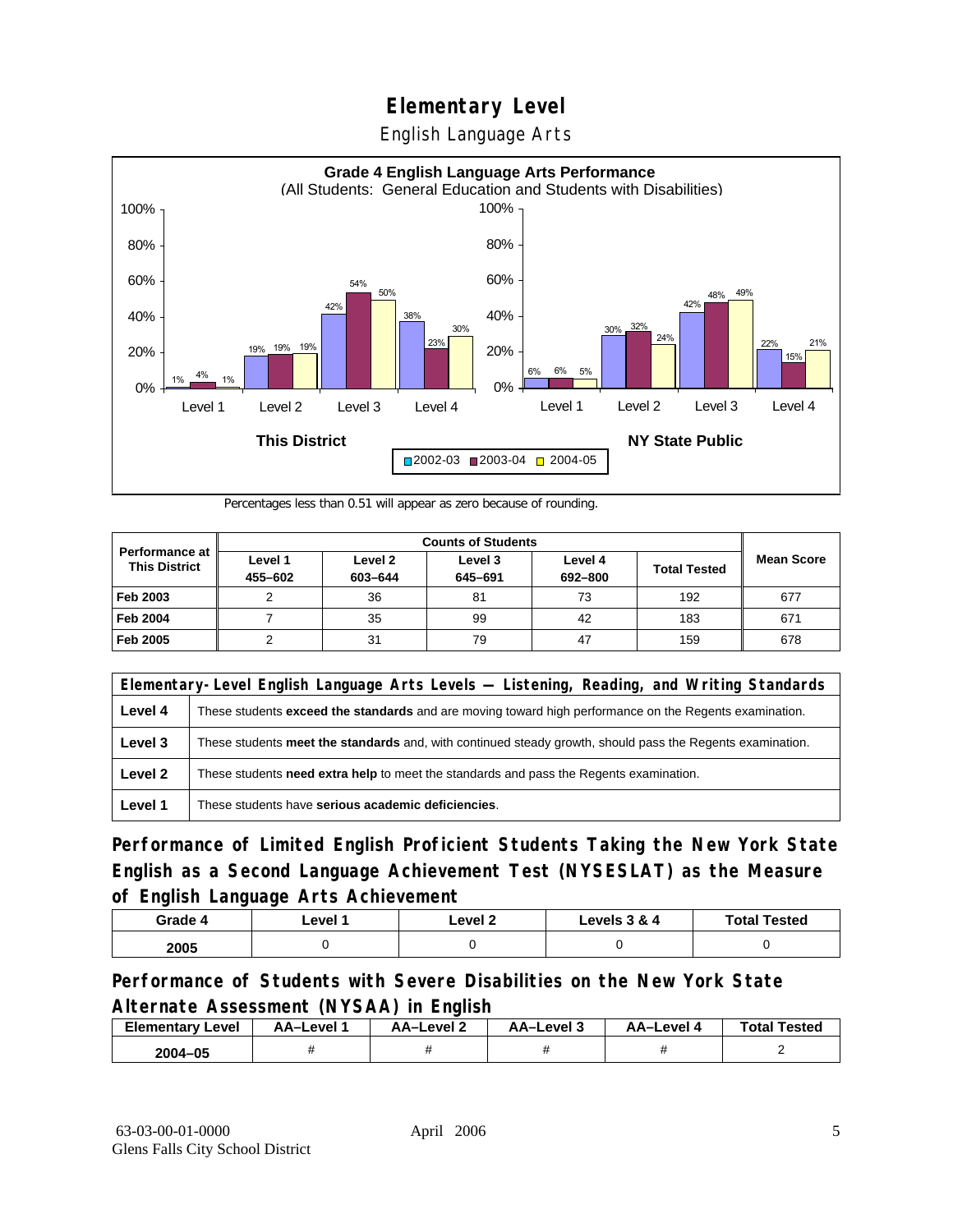### Mathematics



Percentages less than 0.51 will appear as zero because of rounding.

|                                               | <b>Counts of Students</b> |                    |                    |                    |                     |                   |
|-----------------------------------------------|---------------------------|--------------------|--------------------|--------------------|---------------------|-------------------|
| <b>Performance at</b><br><b>This District</b> | Level 1<br>448-601        | Level 2<br>602-636 | Level 3<br>637-677 | Level 4<br>678-810 | <b>Total Tested</b> | <b>Mean Score</b> |
| May 2003                                      |                           | 18                 | 103                | 66                 | 190                 | 668               |
| May 2004                                      |                           |                    | 99                 | 66                 | 186                 | 669               |
| May 2005                                      |                           | 20                 | 59                 | 82                 | 162                 | 679               |

|         | Elementary-Level Mathematics Levels -                                                                         |  |  |  |  |
|---------|---------------------------------------------------------------------------------------------------------------|--|--|--|--|
|         | Knowledge, Reasoning, and Problem-Solving Standards                                                           |  |  |  |  |
| Level 4 | These students <b>exceed the standards</b> and are moving toward high performance on the Regents examination. |  |  |  |  |
| Level 3 | These students meet the standards and, with continued steady growth, should pass the Regents examination.     |  |  |  |  |
| Level 2 | These students <b>need extra help</b> to meet the standards and pass the Regents examination.                 |  |  |  |  |
| Level 1 | These students have serious academic deficiencies.                                                            |  |  |  |  |

**Performance of Students with Severe Disabilities on the New York State Alternate Assessment (NYSAA) in Mathematics** 

| Level<br>Elementary | AA-Level | – AA–Level ∠ | د AA–Level | AA-Level | <b>Total Tested</b> |
|---------------------|----------|--------------|------------|----------|---------------------|
| 2004-05             |          |              |            |          |                     |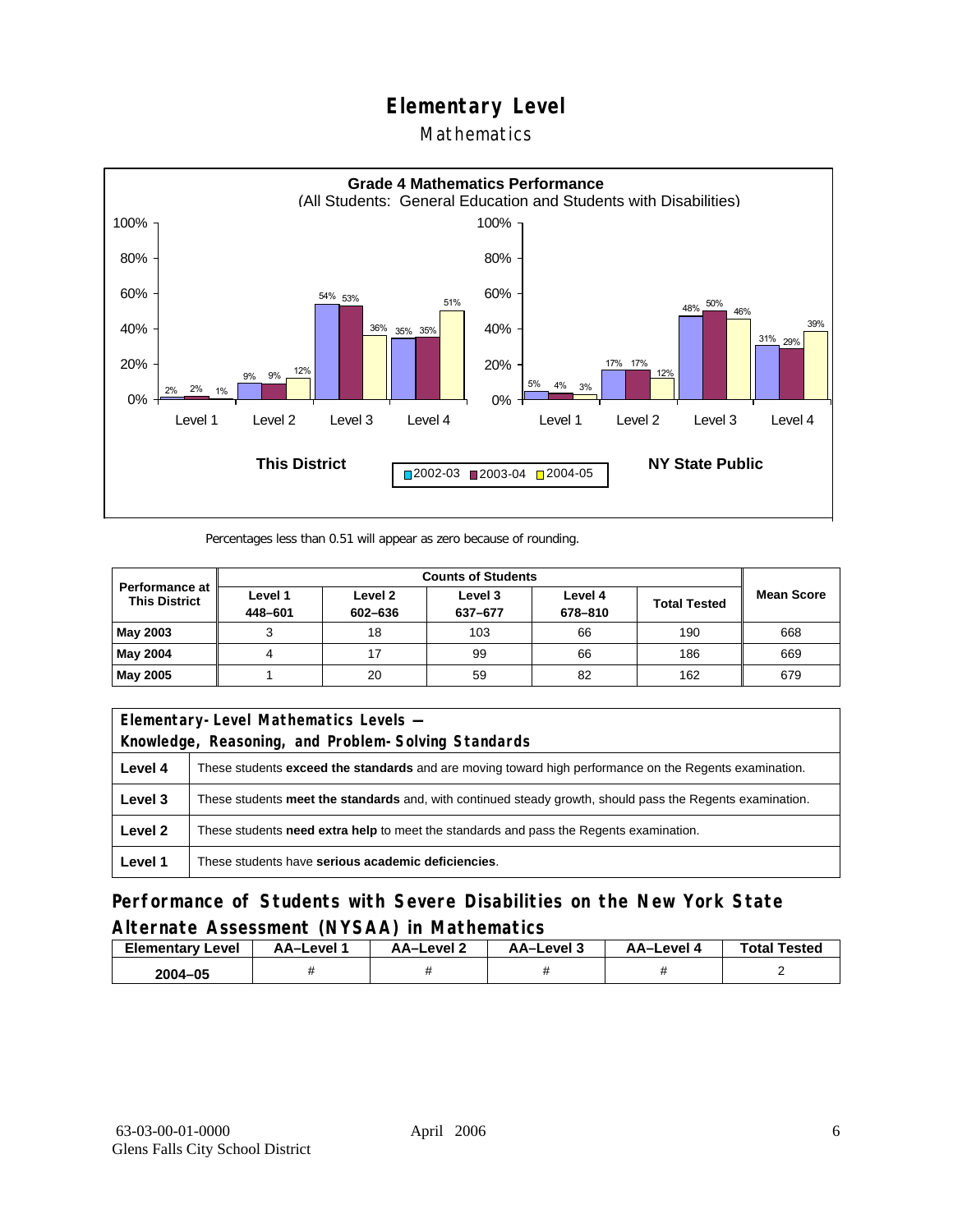### Science\*



Percentages less than 0.51 will appear as zero because of rounding.

| <b>Performance at</b><br><b>This District</b> | Level 1<br>$0 - 44$ | Level <sub>2</sub><br>$45 - 64$ | Level 3<br>$65 - 84$ | Level 4<br>85-100 | <b>Total Tested</b> | <b>Mean Score</b> |
|-----------------------------------------------|---------------------|---------------------------------|----------------------|-------------------|---------------------|-------------------|
| <b>May 2004</b>                               |                     |                                 | 68                   | 106               | 186                 | 84                |
| <b>May 2005</b>                               |                     |                                 | 51                   | 101               | 163                 | 85                |

| Elementary-Level Science Levels -                   |                                                                                                               |  |  |  |  |
|-----------------------------------------------------|---------------------------------------------------------------------------------------------------------------|--|--|--|--|
| Knowledge, Reasoning, and Problem-Solving Standards |                                                                                                               |  |  |  |  |
| Level 4                                             | These students <b>exceed the standards</b> and are moving toward high performance on the Regents examination. |  |  |  |  |
| Level 3                                             | These students meet the standards and, with continued steady growth, should pass the Regents examination.     |  |  |  |  |
| Level 2                                             | These students <b>need extra help</b> to meet the standards and pass the Regents examination.                 |  |  |  |  |
| Level 1                                             | These students have serious academic deficiencies.                                                            |  |  |  |  |

### **Performance of Students with Severe Disabilities on the New York State Alternate Assessment (NYSAA) in Science**

| <b>Elementary Level</b> | AA-Level | <b>AA-Level 2</b> | د AA–Level | AA-Level 4 | <b>Total Tested</b> |
|-------------------------|----------|-------------------|------------|------------|---------------------|
| 2004-05                 |          |                   |            |            |                     |

\*Only two years of data are shown because a new assessment in elementary-level science was administered for the first time in 2003–04.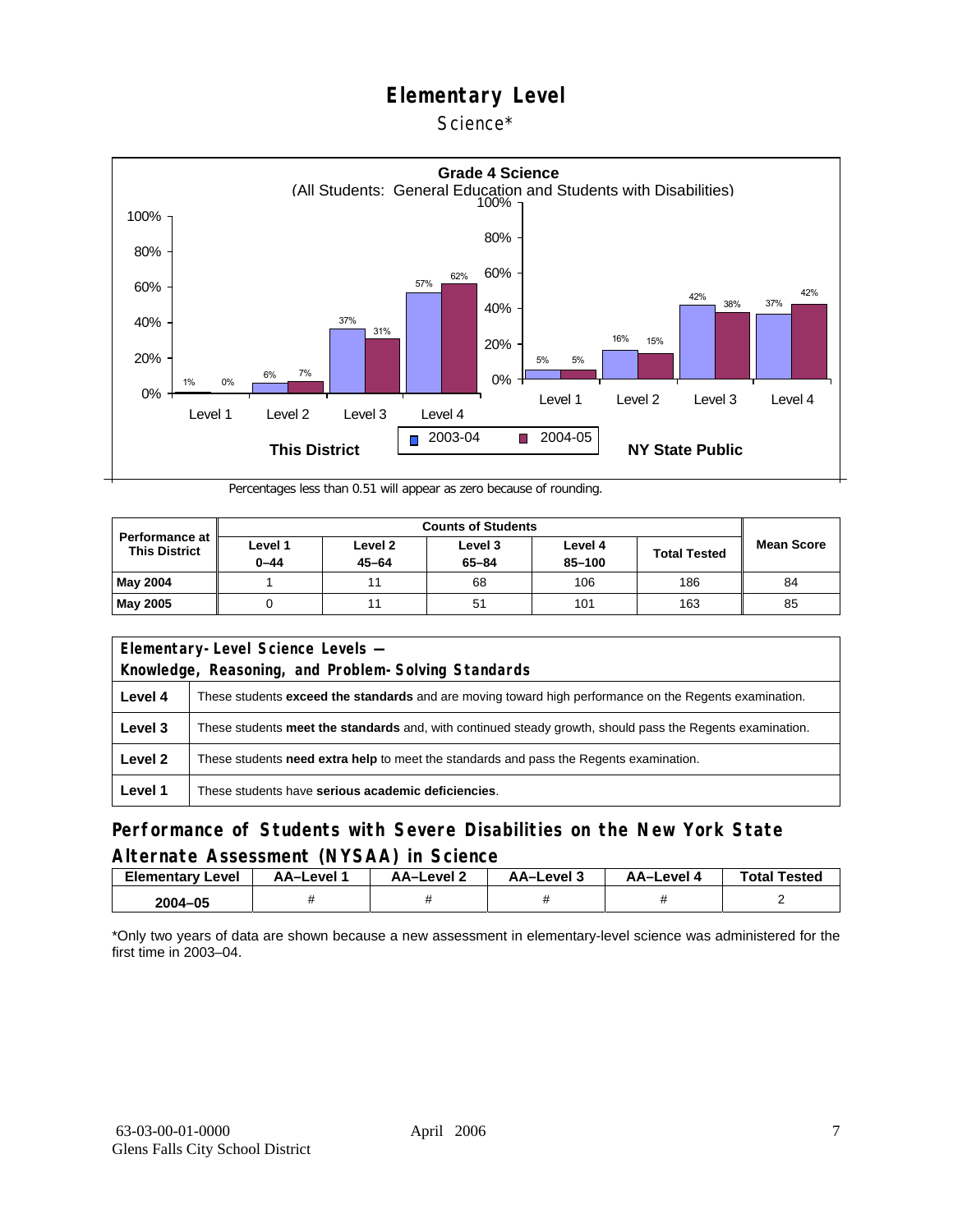## **Middle Level**  English Language Arts



Percentages less than 0.51 will appear as zero because of rounding.

| <b>Performance at</b><br><b>This District</b> | Level 1<br>527-657 | Level 2<br>658-696 | Level 3<br>697-736 | Level 4<br>737-830 | <b>Total Tested</b> | <b>Mean Score</b> |
|-----------------------------------------------|--------------------|--------------------|--------------------|--------------------|---------------------|-------------------|
| January 2003                                  | 16                 | 98                 | 94                 | 34                 | 242                 | 699               |
| January 2004                                  | 16                 | 91                 | 107                | 29                 | 243                 | 704               |
| January 2005                                  |                    | 80                 | 92                 | 24                 | 203                 | 706               |

|         | Middle-Level English Language Arts Levels — Listening, Reading, and Writing Standards                     |  |  |  |  |
|---------|-----------------------------------------------------------------------------------------------------------|--|--|--|--|
| Level 4 | These students exceed the standards and are moving toward high performance on the Regents examination.    |  |  |  |  |
| Level 3 | These students meet the standards and, with continued steady growth, should pass the Regents examination. |  |  |  |  |
| Level 2 | These students need extra help to meet the standards and pass the Regents examination.                    |  |  |  |  |
| Level 1 | These students have serious academic deficiencies.                                                        |  |  |  |  |

**Performance of Limited English Proficient Students Taking the New York State English as a Second Language Achievement Test (NYSESLAT) as the Measure of English Language Arts Achievement**

| Grade 8 | ∟evel <i>*</i> | _evel 2 | Levels 3 & 4 | <b>Total Tested</b> |
|---------|----------------|---------|--------------|---------------------|
| 2005    |                |         |              |                     |

**Performance of Students with Severe Disabilities on the New York State Alternate Assessment (NYSAA) in English** 

| <b>Middle Level</b> | AA–Level | AA-Level 2 | AA-Level 3 | AA-Level 4 | <b>Total Tested</b> |
|---------------------|----------|------------|------------|------------|---------------------|
| $2004 - 05$         |          |            |            |            |                     |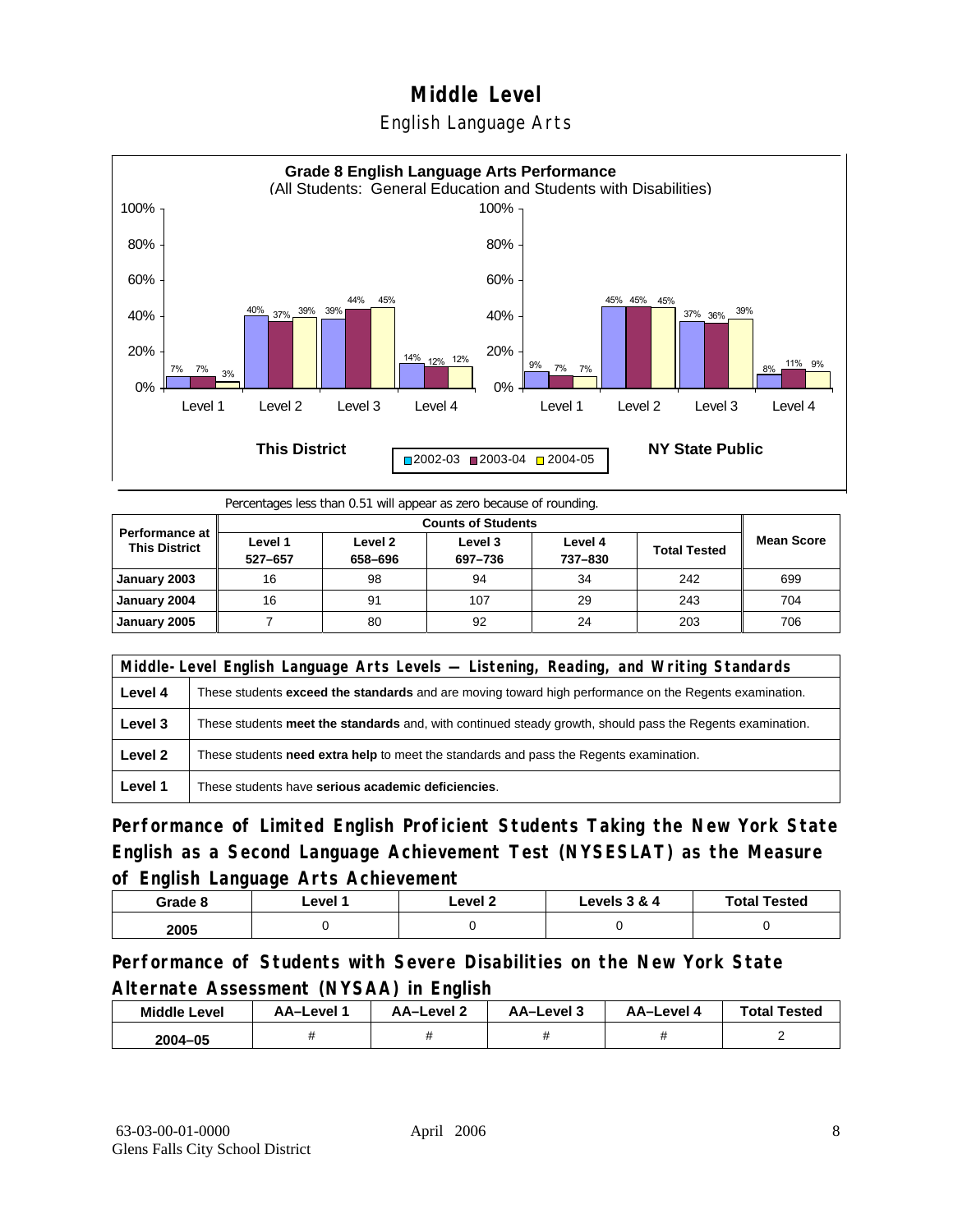### Mathematics



Percentages less than 0.51 will appear as zero because of rounding.

|                                          |                    | <b>Counts of Students</b> |                    |                    |                     |                   |  |  |  |
|------------------------------------------|--------------------|---------------------------|--------------------|--------------------|---------------------|-------------------|--|--|--|
| Performance at I<br><b>This District</b> | Level 1<br>517-680 | Level 2<br>681-715        | Level 3<br>716-759 | Level 4<br>760-882 | <b>Total Tested</b> | <b>Mean Score</b> |  |  |  |
| May 2003                                 | 30                 | 96                        | 96                 | 23                 | 245                 | 715               |  |  |  |
| May 2004                                 | 19                 | 37                        | 134                | 51                 | 241                 | 732               |  |  |  |
| May 2005                                 |                    | 27                        | 122                | 48                 | 204                 | 740               |  |  |  |

|         | Middle-Level Mathematics Levels — Knowledge, Reasoning, and Problem-Solving Standards                     |  |  |  |  |
|---------|-----------------------------------------------------------------------------------------------------------|--|--|--|--|
| Level 4 | These students exceed the standards and are moving toward high performance on the Regents examination.    |  |  |  |  |
| Level 3 | These students meet the standards and, with continued steady growth, should pass the Regents examination. |  |  |  |  |
| Level 2 | These students <b>need extra help</b> to meet the standards and pass the Regents examination.             |  |  |  |  |
| Level 1 | These students have serious academic deficiencies.                                                        |  |  |  |  |

### **Performance of Students with Severe Disabilities on the New York State Alternate Assessment (NYSAA) in Mathematics**

| <b>Middle Level</b> | AA-Level | AA-Level 2 | AA-Level 3 | AA–Level 4 | <b>Total Tested</b> |
|---------------------|----------|------------|------------|------------|---------------------|
| 2004-05             |          |            |            |            |                     |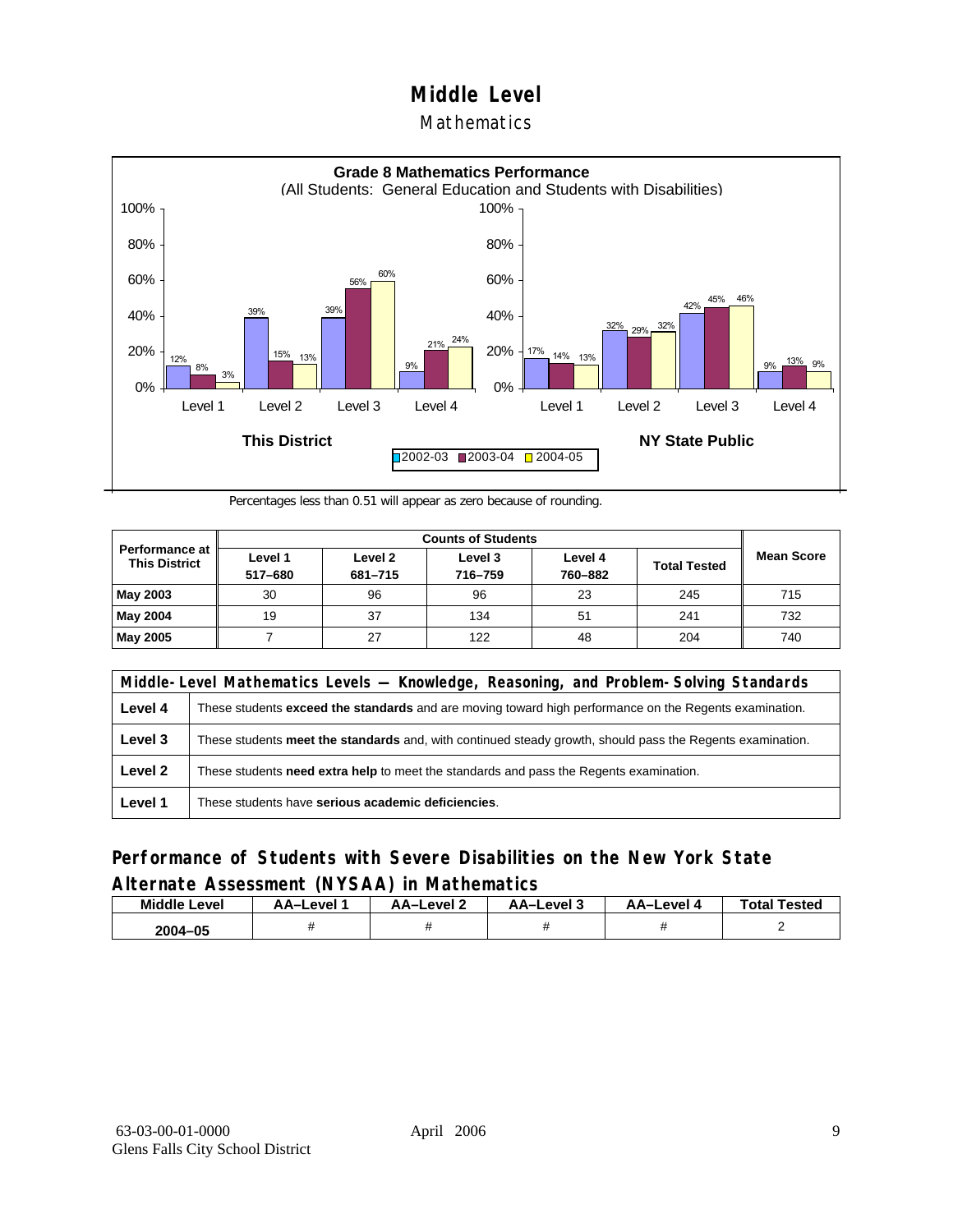#### **Science**



#### Percentages less than 0.51 will appear as zero because of rounding.

| <b>Performance at This District</b> |                             |         | <b>Mean Score</b> |         |         |                     |    |
|-------------------------------------|-----------------------------|---------|-------------------|---------|---------|---------------------|----|
|                                     |                             | Level 1 | Level 2           | Level 3 | Level 4 | <b>Total Tested</b> |    |
| January/                            | <b>Middle-Level Science</b> |         | 19                | 104     | 109     | 235                 | 81 |
| June 2003                           | <b>Regents Science</b>      |         |                   |         |         |                     |    |
| January/                            | <b>Middle-Level Science</b> |         | 14                | 88      | 128     | 234                 | 82 |
| <b>June 2004</b>                    | <b>Regents Science</b>      |         |                   |         |         |                     |    |
| January/                            | <b>Middle-Level Science</b> |         | 13                | 73      | 111     | 197                 | 84 |
| June 2005                           | <b>Regents Science</b>      |         |                   |         |         |                     |    |

|         | Middle-Level Science Levels — Knowledge, Reasoning, and Problem-Solving Standards*                                                                                                                  |  |  |  |  |
|---------|-----------------------------------------------------------------------------------------------------------------------------------------------------------------------------------------------------|--|--|--|--|
| Level 4 | These students <b>exceed the standards</b> on the middle-level science test and are moving toward high performance<br>on the Regents examinations or score 85-100 on a Regents science examination. |  |  |  |  |
| Level 3 | These students meet the standards on the middle-level science test and, with continued steady growth, should<br>pass the Regents examinations or score 65–84 on a Regents science examination.      |  |  |  |  |
| Level 2 | These students need extra help to meet the standards for middle-level science and to pass the Regents<br>examinations or score 55–64 on a Regents science examination.                              |  |  |  |  |
| Level 1 | These students have serious academic deficiencies as evidenced in the middle-level science test or score 0-54<br>on a Regents science examination.                                                  |  |  |  |  |

\*Students may demonstrate proficiency in middle-level science by scoring at Level 3 or above on the middle-level science test or by scoring 65 or above on a Regents examination in science.

### **Performance of Students with Severe Disabilities on the New York State Alternate Assessment (NYSAA) in Science**

| <b>Middle L</b><br>_evel | <b>\A–Level</b> | AA-Level ? | AA-Level 3 | AA-Level 4 | Total<br>Tested |
|--------------------------|-----------------|------------|------------|------------|-----------------|
| 2004-05                  |                 |            |            |            |                 |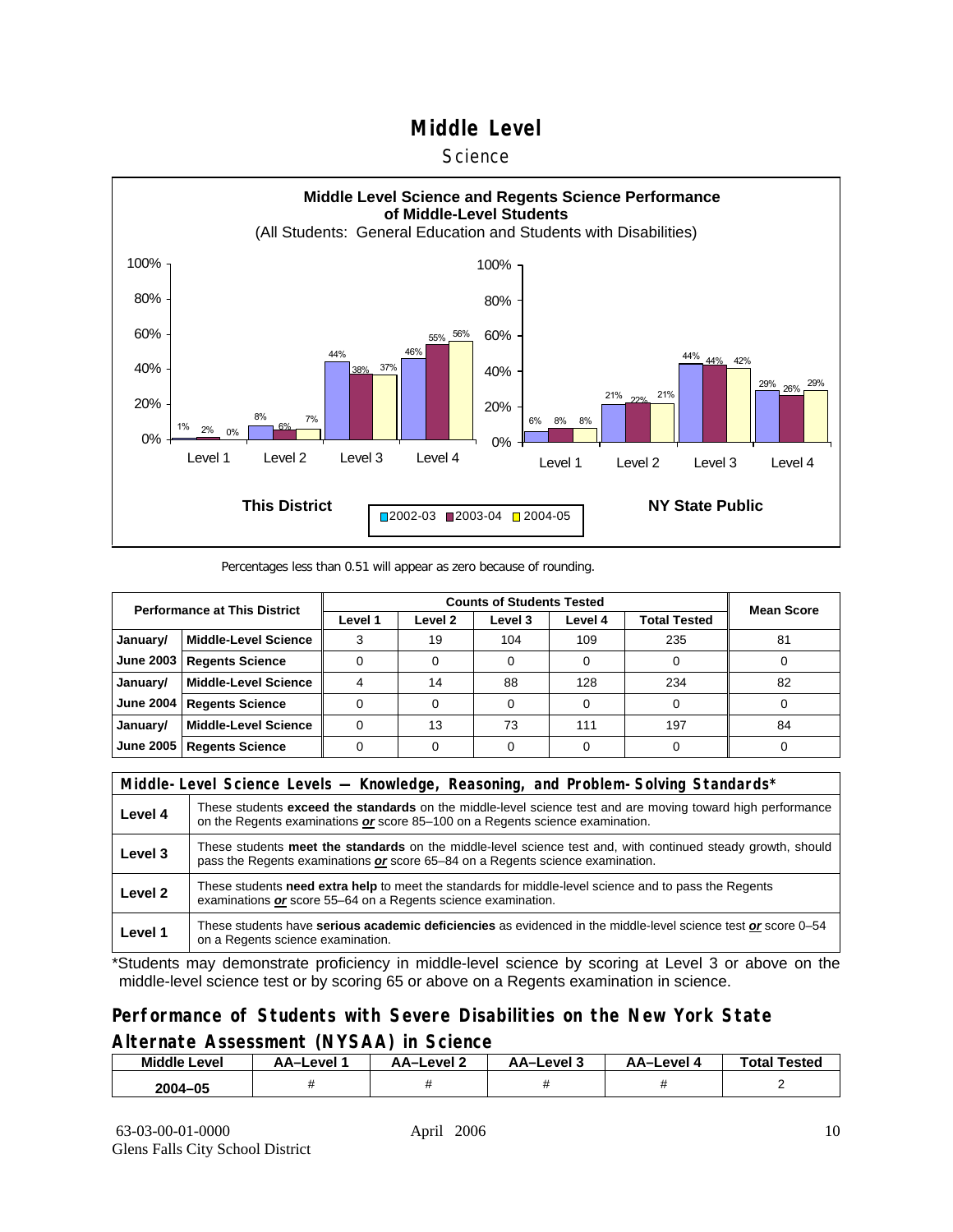## **High School English Achievement after Four Years of Instruction**

 The graphs and tables below present performance of the 1999, 2000, and 2001 district accountability cohort members, four years after entering grade 9, in meeting the graduation assessment requirement in English. In the graph, students passing approved alternatives to this examination are counted as scoring in the 65 to 84 range. RCT results are not included in the graph. The data in these tables and charts show the performance of the cohorts as of June  $30<sup>th</sup>$  of the fourth year after first entering grade 9.



Percentages less than 0.51 will appear as zero because of rounding.

|             | English Graduation Requirement Achievement after Four Years of High School* |                                          |                                           |                                           |                                            |                                       |  |  |  |  |  |  |
|-------------|-----------------------------------------------------------------------------|------------------------------------------|-------------------------------------------|-------------------------------------------|--------------------------------------------|---------------------------------------|--|--|--|--|--|--|
|             | <b>Cohort Members</b><br><b>All Students</b>                                | <b>Highest Score</b><br>Between 0 and 54 | <b>Highest Score</b><br>Between 55 and 64 | <b>Highest Score</b><br>Between 65 and 84 | <b>Highest Score</b><br>Between 85 and 100 | Approved<br><b>Alternative Credit</b> |  |  |  |  |  |  |
| 1999 Cohort | 164                                                                         |                                          |                                           | 63                                        | 86                                         |                                       |  |  |  |  |  |  |
| 2000 Cohort | 160                                                                         |                                          |                                           | 78                                        | 65                                         |                                       |  |  |  |  |  |  |
| 2001 Cohort | 187                                                                         |                                          |                                           | 70                                        | 101                                        |                                       |  |  |  |  |  |  |

\*Assessments used to determine counts in this table include the Regents examination in comprehensive English, the component retest in English, and approved alternatives.

| Performance of Students Who Took the Regents<br><b>Competency Tests in Reading and Writing to</b><br>Meet the Graduation Requirement* |                        |                                                |  |  |  |  |  |  |  |
|---------------------------------------------------------------------------------------------------------------------------------------|------------------------|------------------------------------------------|--|--|--|--|--|--|--|
|                                                                                                                                       | <b>Passed the RCTs</b> | <b>Failed RCT in Reading</b><br>and/or Writing |  |  |  |  |  |  |  |
| 1999 Cohort                                                                                                                           |                        |                                                |  |  |  |  |  |  |  |
| 2000 Cohort                                                                                                                           |                        |                                                |  |  |  |  |  |  |  |
| 2001 Cohort                                                                                                                           |                        |                                                |  |  |  |  |  |  |  |

\*Includes only students eligible for the safety net who did not score 55 or higher on the Regents examination or an approved alternative.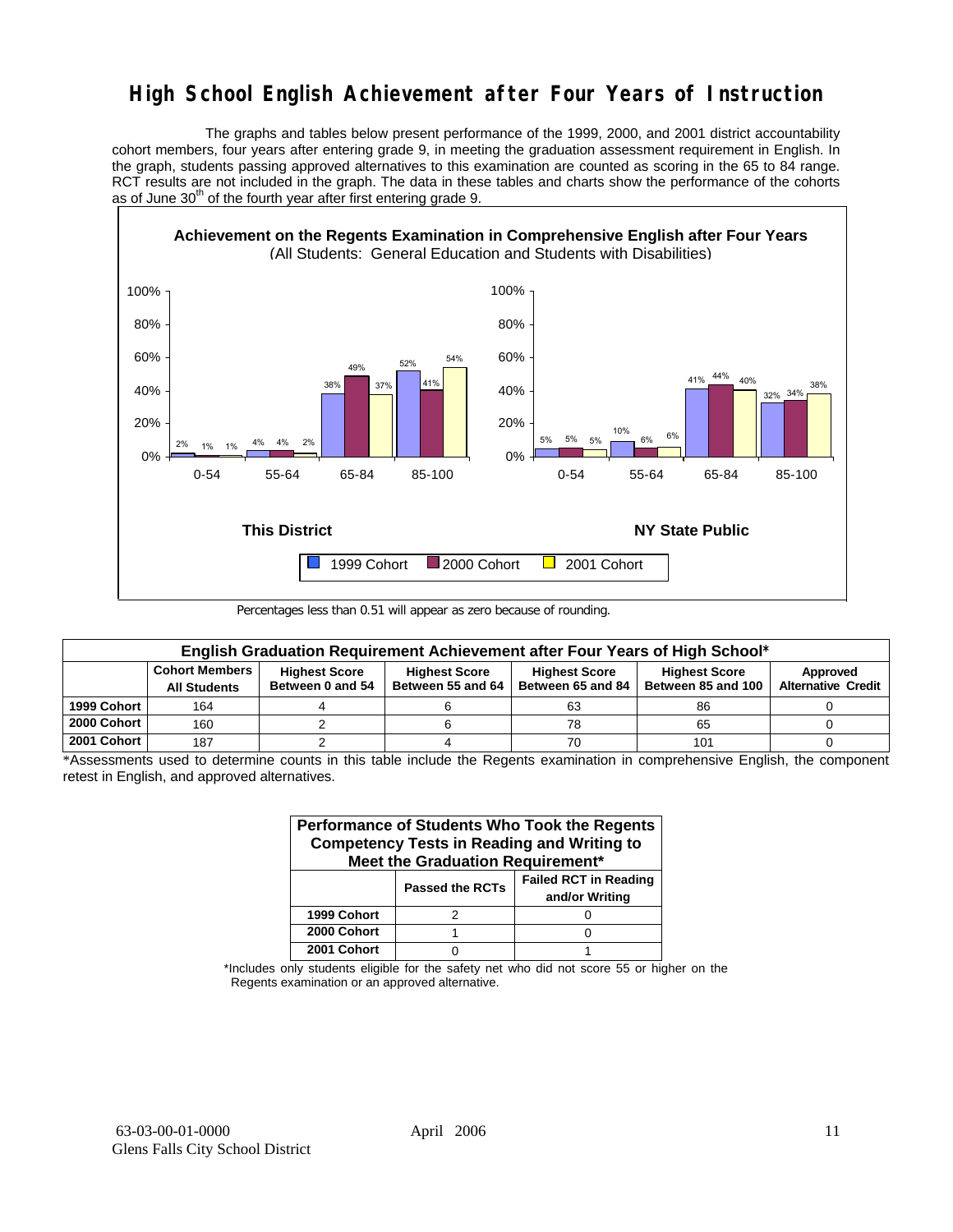## **High School Mathematics Achievement after Four Years of Instruction**

The graphs and tables below present performance of the 1999, 2000, and 2001 district accountability cohort members, four years after entering grade 9, in meeting the graduation assessment requirement in mathematics. In the graph, students passing approved alternatives to these examinations are counted as scoring in the 65 to 84 range. RCT results are not included in the graph. The data in these tables and charts show the performance of the cohorts as of June  $30<sup>th</sup>$  of the fourth year after first entering grade 9.



Percentages less than 0.51 will appear as zero because of rounding.

|             | Mathematics Graduation Requirement Achievement after Four Years of High School* |                      |                                    |                      |                                                         |          |  |  |  |  |  |  |
|-------------|---------------------------------------------------------------------------------|----------------------|------------------------------------|----------------------|---------------------------------------------------------|----------|--|--|--|--|--|--|
|             | <b>Cohort Members</b>                                                           | <b>Highest Score</b> | <b>Highest Score</b>               | <b>Highest Score</b> | <b>Highest Score</b>                                    | Approved |  |  |  |  |  |  |
|             | <b>All Students</b>                                                             |                      | Between 0 and 54 Between 55 and 64 |                      | Between 65 and 84 Between 85 and 100 Alternative Credit |          |  |  |  |  |  |  |
| 1999 Cohort | 164                                                                             |                      |                                    | 60                   | 68                                                      |          |  |  |  |  |  |  |
| 2000 Cohort | 160                                                                             |                      |                                    | 70                   | 67                                                      |          |  |  |  |  |  |  |
| 2001 Cohort | 187                                                                             |                      |                                    | 105                  | 56                                                      |          |  |  |  |  |  |  |

\*Assessments used to determine counts in this table include a Regents examination in mathematics, the component retest in mathematics and approved alternatives.

| Performance of Students Who Took the Regents<br><b>Competency Test in Mathematics to Meet the</b><br><b>Graduation Requirement*</b> |                       |                                          |  |  |  |  |  |  |
|-------------------------------------------------------------------------------------------------------------------------------------|-----------------------|------------------------------------------|--|--|--|--|--|--|
|                                                                                                                                     | <b>Passed the RCT</b> | <b>Failed at Least</b><br><b>One RCT</b> |  |  |  |  |  |  |
| 1999 Cohort                                                                                                                         |                       |                                          |  |  |  |  |  |  |
| 2000 Cohort                                                                                                                         |                       |                                          |  |  |  |  |  |  |
| 2001 Cohort                                                                                                                         |                       |                                          |  |  |  |  |  |  |

\*Includes only students eligible for the safety net who did not score 55 or higher on the Regents examination or an approved alternative.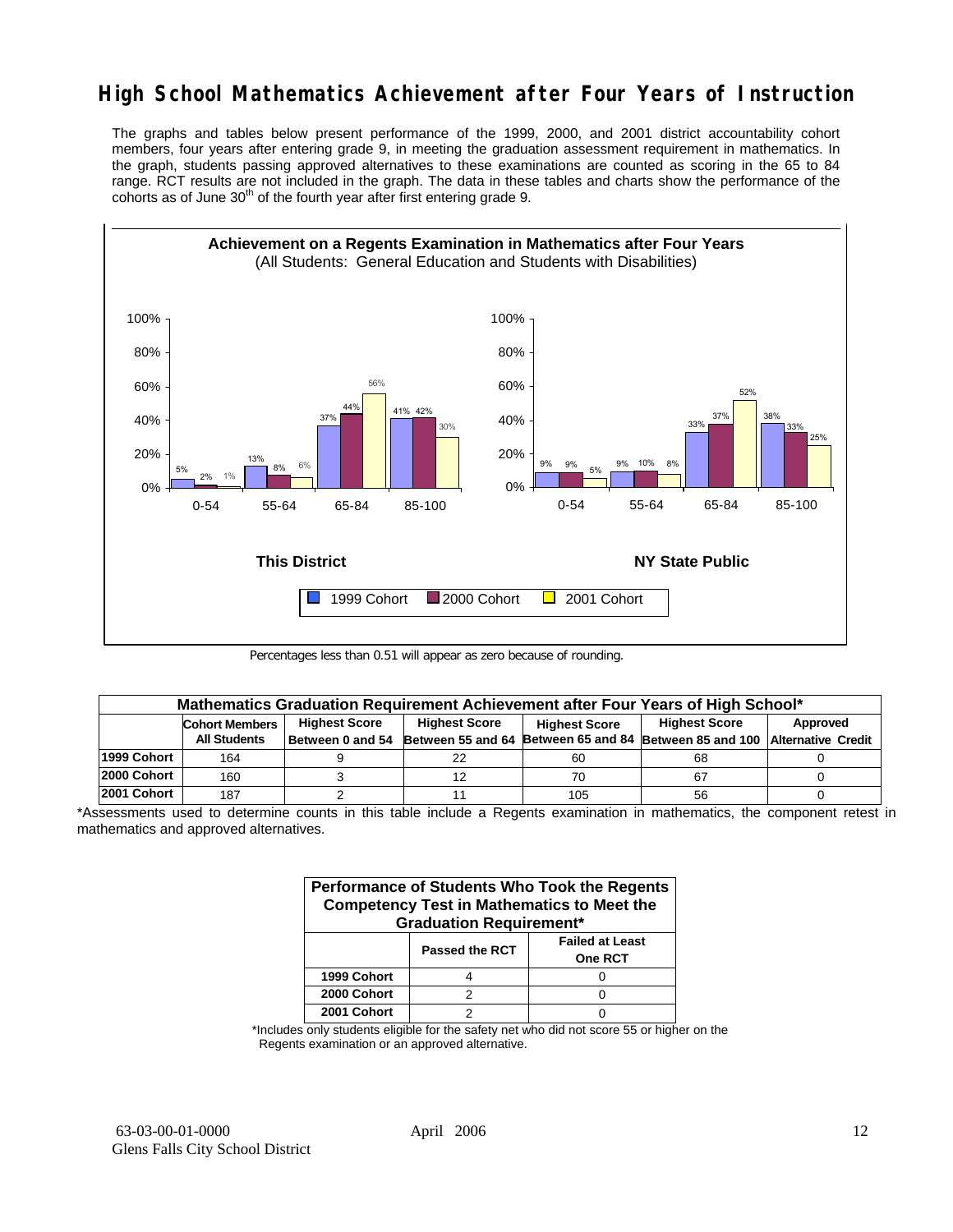## **Cohort Graduation Rates**

 Students were counted as graduates if they earned a local diploma with or without a Regents endorsement by August 31<sup>st</sup> of the fourth year after first entering grade 9. The graduation-rate cohort includes students who transferred to general education development (GED) programs. These students were not counted in the 1998, 1999, and 2000 district accountability cohorts for English and mathematics.



Percentages less than 0.51 will appear as zero because of rounding.

| <b>Cohort Graduation Rates</b> |                                  |                                |                                                                      |                            |  |  |  |  |  |  |
|--------------------------------|----------------------------------|--------------------------------|----------------------------------------------------------------------|----------------------------|--|--|--|--|--|--|
|                                | <b>Cohort</b><br>Members*<br>(a) | <b>Transfers to GED</b><br>(b) | <b>Graduation Rate</b><br><b>Cohort</b><br><b>Members</b><br>$(a+b)$ | <b>Number</b><br>Graduated |  |  |  |  |  |  |
| 1998 Cohort                    | 154                              |                                | 155                                                                  | 141                        |  |  |  |  |  |  |
| 1999 Cohort                    | 164                              |                                | 168                                                                  | 152                        |  |  |  |  |  |  |
| 2000 Cohort                    | 149                              |                                | 152                                                                  | 143                        |  |  |  |  |  |  |

 $*$ Count as of August 31 $*$  of the fourth year after first entering grade 9.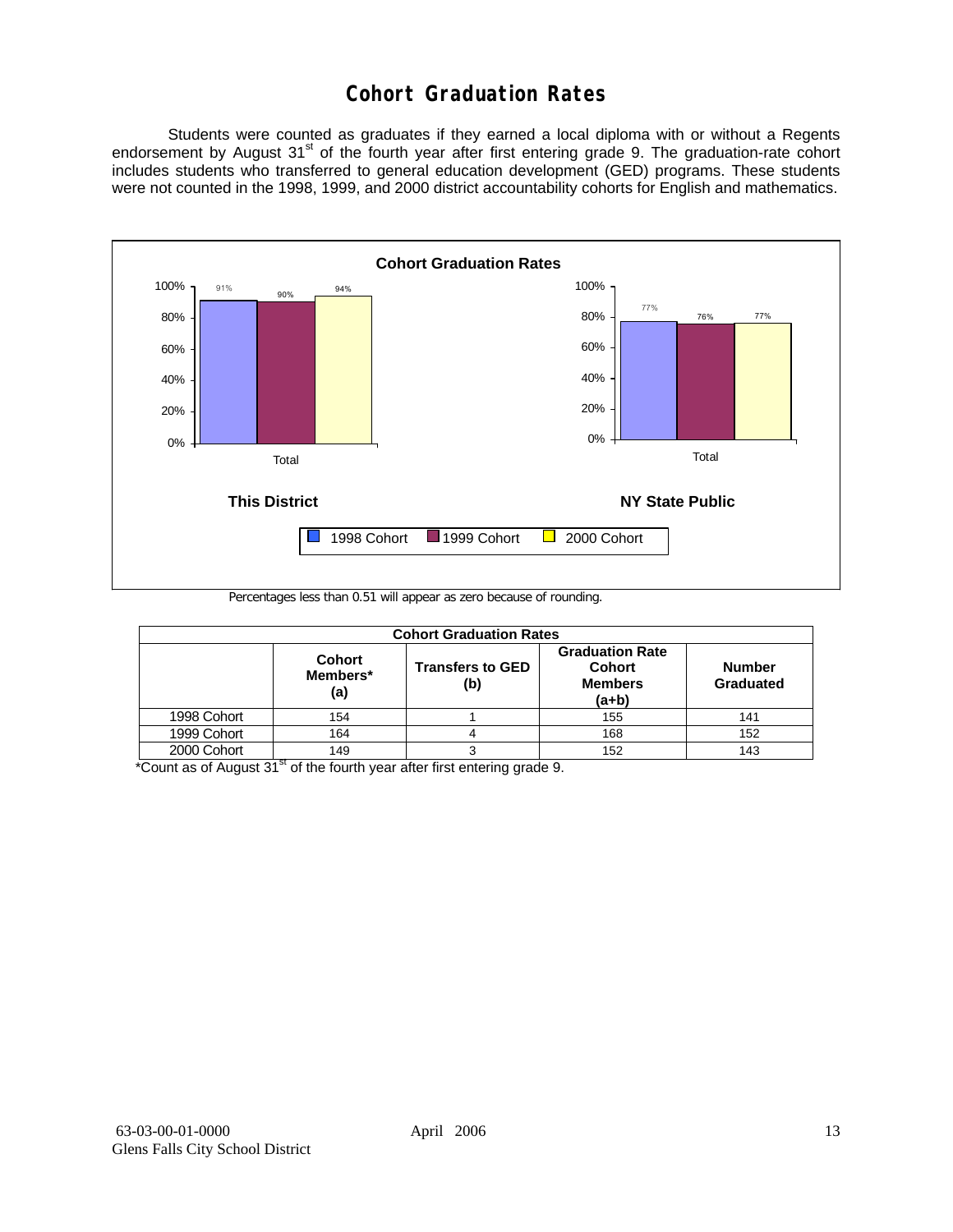# **Analysis of Student Subgroup Performance**

Historically, on State assessments the average performance of Black, Hispanic, and Native American students has been lower than that of White and Asian students. Similarly, students from lowincome families have not performed as well as those from higher income families. A high priority of the Board of Regents is to eliminate these gaps in student performance. In addition, Title I of the federal Elementary and Secondary Education Act includes explicit requirements "to ensure that students served by Title I are given the same opportunity to achieve to high standards and are held to the same high expectations as all students in each State."

This section of the district report card provides performance data for two years by racial/ethnic group, disability status, gender, English proficiency status, income level, and migrant status. The purpose of the student subgroup analyses is to determine if students who perform below the standards in any district tend to fall into particular groups, such as minority students, limited English proficient students, or economically disadvantaged students. If these analyses provide evidence that students in one of the groups achieve at a lower level than other students, the district should examine the reasons for this lower performance and make necessary changes in curriculum, instruction, and student support services to remedy these performance gaps. If your district did not report data for the 2004–05 school year for a subject and grade, a table showing data for subgroups in that subject and grade will not be included in the *Analysis*.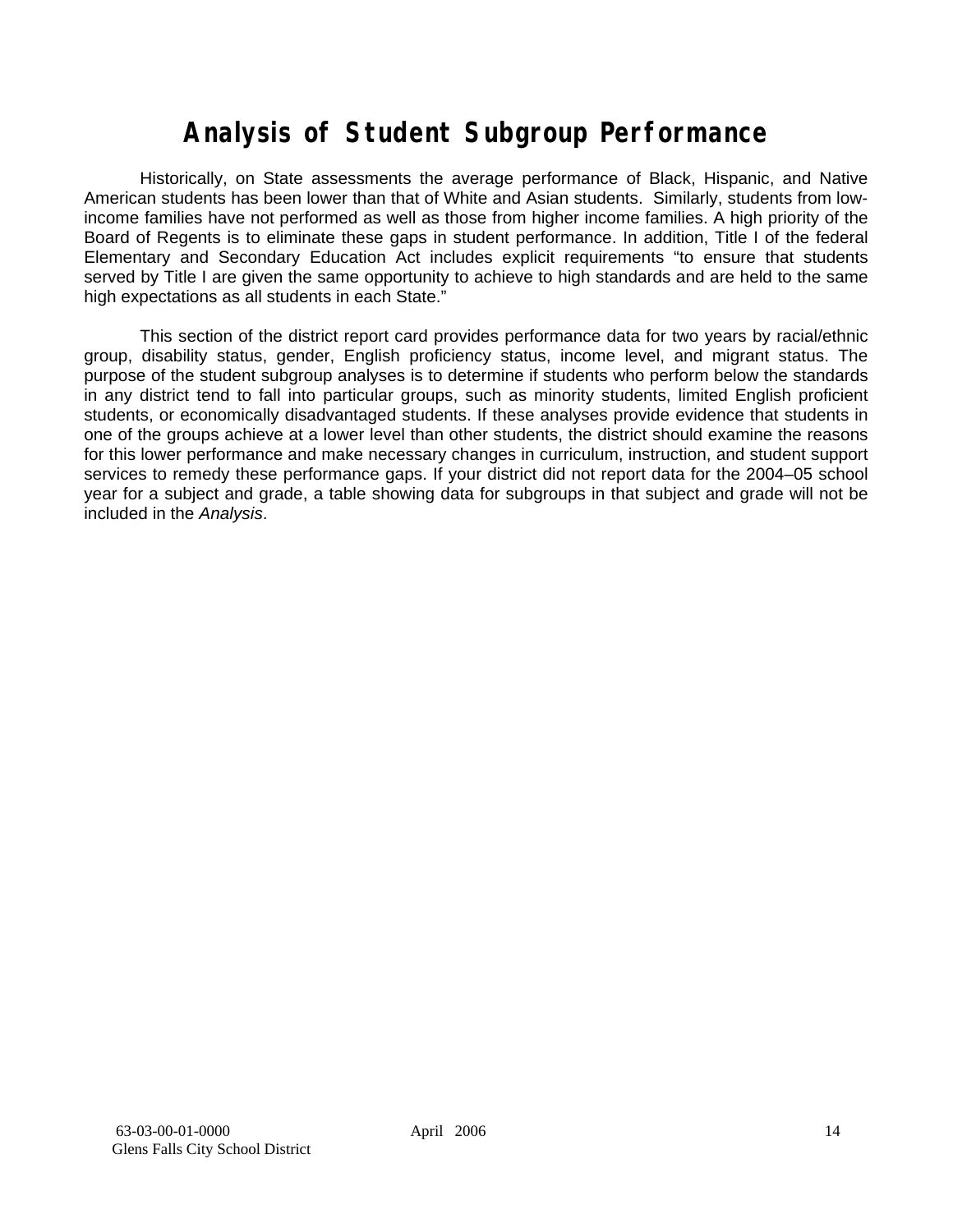## English Language Arts

|                                              |                |         | ັ<br>2003-04                                                      |     | 2004-05       |             |                                                                   |             |
|----------------------------------------------|----------------|---------|-------------------------------------------------------------------|-----|---------------|-------------|-------------------------------------------------------------------|-------------|
| <b>Student Subgroup</b>                      | <b>Total</b>   |         | <b>Percentages of Tested</b><br><b>Students Scoring at Levels</b> |     | <b>Total</b>  |             | <b>Percentages of Tested</b><br><b>Students Scoring at Levels</b> |             |
|                                              | <b>Tested</b>  | $2 - 4$ | $3 - 4$                                                           | 4   | <b>Tested</b> | $2 - 4$     | $3 - 4$                                                           | 4           |
| <b>Results by Race/Ethnicity</b>             |                |         |                                                                   |     |               |             |                                                                   |             |
| American Indian/Alaskan Native               | $\pmb{0}$      | 0%      | 0%                                                                | 0%  | $\mathbf 0$   | 0%          | 0%                                                                | 0%          |
| <b>Black</b>                                 | $\overline{7}$ | 86%     | 43%                                                               | 29% | 11            | s           | s                                                                 | s           |
| Hispanic                                     | 3              | s       | s                                                                 | s   | 2             | $\mathbf s$ | s                                                                 | ${\tt s}$   |
| Asian or Pacific Islander                    | 6              | s       | s                                                                 | s   | 2             | s           | s                                                                 | $\mathbf s$ |
| White                                        | 167            | 97%     | 78%                                                               | 22% | 144           | 99%         | 83%                                                               | 31%         |
| Total                                        | 183            | 96%     | 77%                                                               | 23% | 159           | 99%         | 79%                                                               | 30%         |
| Small Group Totals (s)                       | 9              | 89%     | 78%                                                               | 33% | 15            | 100%        | 40%                                                               | 20%         |
| <b>Results by Disability Status</b>          |                |         |                                                                   |     |               |             |                                                                   |             |
| General-education students                   | 156            | 100%    | 87%                                                               | 26% | 137           | 100%        | 85%                                                               | 34%         |
| Students with disabilities                   | 27             | 74%     | 19%                                                               | 4%  | 22            | 91%         | 41%                                                               | 5%          |
| Total                                        | 183            | 96%     | 77%                                                               | 23% | 159           | 99%         | 79%                                                               | 30%         |
| <b>Results by Gender</b>                     |                |         |                                                                   |     |               |             |                                                                   |             |
| Female                                       | 85             | 96%     | 80%                                                               | 26% | 78            | 100%        | 79%                                                               | 33%         |
| Male                                         | 98             | 96%     | 74%                                                               | 20% | 81            | 98%         | 79%                                                               | 26%         |
| Total                                        | 183            | 96%     | 77%                                                               | 23% | 159           | 99%         | 79%                                                               | 30%         |
| <b>Results by English Proficiency Status</b> |                |         |                                                                   |     |               |             |                                                                   |             |
| English proficient                           | 183            | 96%     | 77%                                                               | 23% | 159           | 99%         | 79%                                                               | 30%         |
| Limited English proficient                   | 0              | 0%      | 0%                                                                | 0%  | $\Omega$      | 0%          | 0%                                                                | 0%          |
| Total                                        | 183            | 96%     | 77%                                                               | 23% | 159           | 99%         | 79%                                                               | 30%         |
| <b>Results by Income Level</b>               |                |         |                                                                   |     |               |             |                                                                   |             |
| Economically disadvantaged                   | 54             | 91%     | 57%                                                               | 7%  | 59            | 98%         | 61%                                                               | 17%         |
| Not disadvantaged                            | 129            | 98%     | 85%                                                               | 29% | 100           | 99%         | 90%                                                               | 37%         |
| Total                                        | 183            | 96%     | 77%                                                               | 23% | 159           | 99%         | 79%                                                               | 30%         |
| <b>Results by Migrant Status</b>             |                |         |                                                                   |     |               |             |                                                                   |             |
| Migrant family                               | $\mathbf 0$    | 0%      | 0%                                                                | 0%  | $\mathbf 0$   | 0%          | 0%                                                                | 0%          |
| Not migrant family                           | 183            | 96%     | 77%                                                               | 23% | 159           | 99%         | 79%                                                               | 30%         |
| Total                                        | 183            | 96%     | 77%                                                               | 23% | 159           | 99%         | 79%                                                               | 30%         |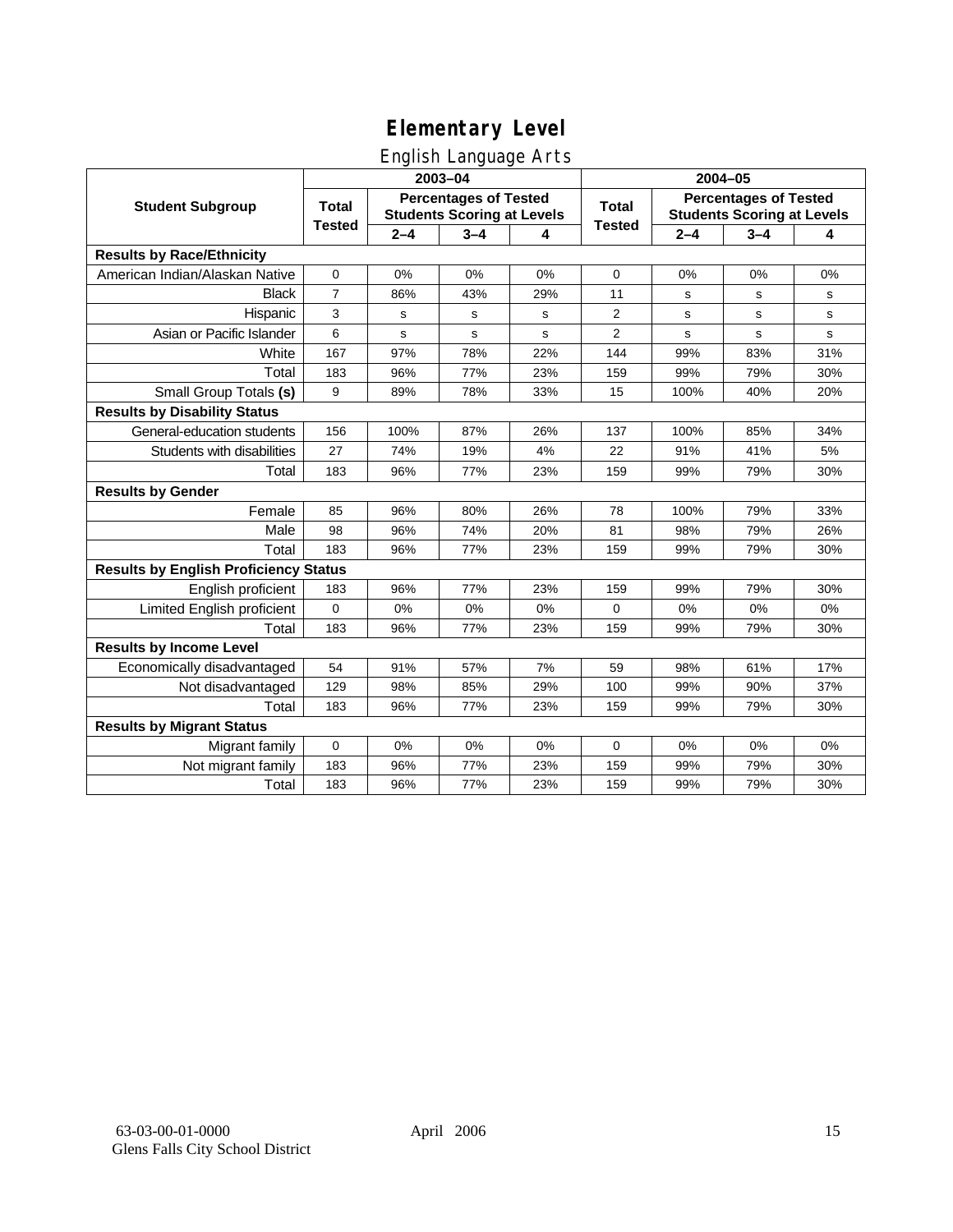### Mathematics

|                                              |               |         | 2003-04                                                           |     | 2004-05        |             |                                                                   |     |  |
|----------------------------------------------|---------------|---------|-------------------------------------------------------------------|-----|----------------|-------------|-------------------------------------------------------------------|-----|--|
| <b>Student Subgroup</b>                      | <b>Total</b>  |         | <b>Percentages of Tested</b><br><b>Students Scoring at Levels</b> |     | Total          |             | <b>Percentages of Tested</b><br><b>Students Scoring at Levels</b> |     |  |
|                                              | <b>Tested</b> | $2 - 4$ | $3 - 4$                                                           | 4   | <b>Tested</b>  | $2 - 4$     | $3 - 4$                                                           | 4   |  |
| <b>Results by Race/Ethnicity</b>             |               |         |                                                                   |     |                |             |                                                                   |     |  |
| American Indian/Alaskan Native               | $\mathbf{0}$  | 0%      | 0%                                                                | 0%  | $\mathbf 0$    | 0%          | 0%                                                                | 0%  |  |
| <b>Black</b>                                 | 6             | s       | s                                                                 | s   | 11             | s           | s                                                                 | s   |  |
| Hispanic                                     | 3             | s       | s                                                                 | s   | $\overline{2}$ | s           | s                                                                 | s   |  |
| Asian or Pacific Islander                    | 6             | 100%    | 100%                                                              | 50% | $\overline{2}$ | $\mathbf s$ | s                                                                 | s   |  |
| White                                        | 171           | 98%     | 89%                                                               | 35% | 147            | 99%         | 88%                                                               | 53% |  |
| Total                                        | 186           | 98%     | 89%                                                               | 35% | 162            | 99%         | 87%                                                               | 51% |  |
| Small Group Totals (s)                       | 9             | 100%    | 67%                                                               | 33% | 15             | 100%        | 73%                                                               | 27% |  |
| <b>Results by Disability Status</b>          |               |         |                                                                   |     |                |             |                                                                   |     |  |
| General-education students                   | 157           | 100%    | 96%                                                               | 41% | 140            | 100%        | 94%                                                               | 57% |  |
| Students with disabilities                   | 29            | 86%     | 48%                                                               | 7%  | 22             | 95%         | 41%                                                               | 9%  |  |
| Total                                        | 186           | 98%     | 89%                                                               | 35% | 162            | 99%         | 87%                                                               | 51% |  |
| <b>Results by Gender</b>                     |               |         |                                                                   |     |                |             |                                                                   |     |  |
| Female                                       | 86            | 97%     | 86%                                                               | 35% | 79             | 99%         | 90%                                                               | 49% |  |
| Male                                         | 100           | 99%     | 91%                                                               | 36% | 83             | 100%        | 84%                                                               | 52% |  |
| Total                                        | 186           | 98%     | 89%                                                               | 35% | 162            | 99%         | 87%                                                               | 51% |  |
| <b>Results by English Proficiency Status</b> |               |         |                                                                   |     |                |             |                                                                   |     |  |
| English proficient                           | 186           | 98%     | 89%                                                               | 35% | 162            | 99%         | 87%                                                               | 51% |  |
| Limited English proficient                   | 0             | 0%      | 0%                                                                | 0%  | $\Omega$       | 0%          | 0%                                                                | 0%  |  |
| Total                                        | 186           | 98%     | 89%                                                               | 35% | 162            | 99%         | 87%                                                               | 51% |  |
| <b>Results by Income Level</b>               |               |         |                                                                   |     |                |             |                                                                   |     |  |
| Economically disadvantaged                   | 55            | 95%     | 73%                                                               | 24% | 61             | 98%         | 79%                                                               | 30% |  |
| Not disadvantaged                            | 131           | 99%     | 95%                                                               | 40% | 101            | 100%        | 92%                                                               | 63% |  |
| Total                                        | 186           | 98%     | 89%                                                               | 35% | 162            | 99%         | 87%                                                               | 51% |  |
| <b>Results by Migrant Status</b>             |               |         |                                                                   |     |                |             |                                                                   |     |  |
| Migrant family                               | 0             | 0%      | 0%                                                                | 0%  | $\Omega$       | 0%          | 0%                                                                | 0%  |  |
| Not migrant family                           | 186           | 98%     | 89%                                                               | 35% | 162            | 99%         | 87%                                                               | 51% |  |
| Total                                        | 186           | 98%     | 89%                                                               | 35% | 162            | 99%         | 87%                                                               | 51% |  |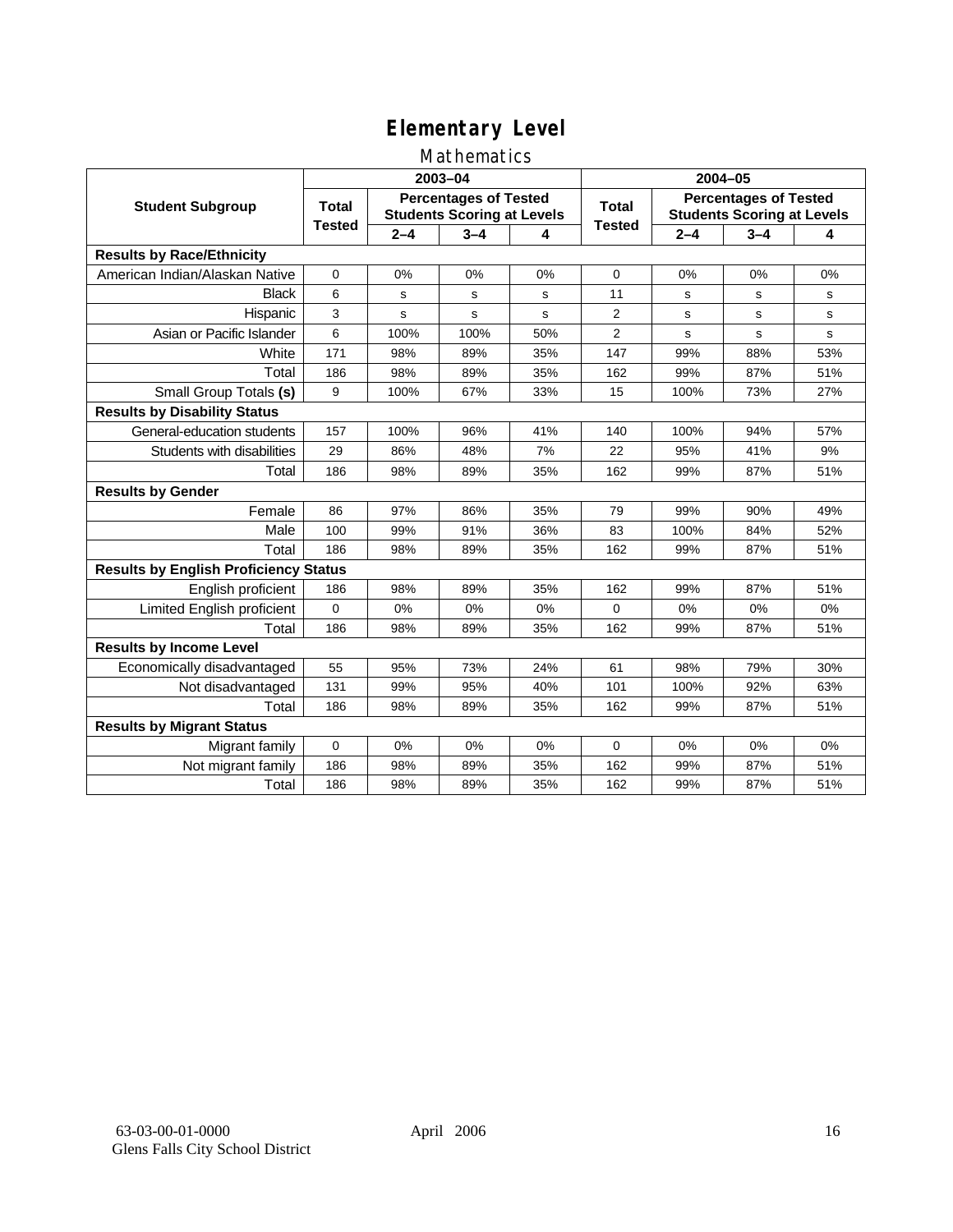### **Science**

|                                              | 2003-04                |         |                                                                   |     | 2004-05                       |                                                                   |         |     |  |
|----------------------------------------------|------------------------|---------|-------------------------------------------------------------------|-----|-------------------------------|-------------------------------------------------------------------|---------|-----|--|
| <b>Student Subgroup</b>                      | Total<br><b>Tested</b> |         | <b>Percentages of Tested</b><br><b>Students Scoring at Levels</b> |     | <b>Total</b><br><b>Tested</b> | <b>Percentages of Tested</b><br><b>Students Scoring at Levels</b> |         |     |  |
|                                              |                        | $2 - 4$ | $3 - 4$                                                           | 4   |                               | $2 - 4$                                                           | $3 - 4$ | 4   |  |
| <b>Results by Race/Ethnicity</b>             |                        |         |                                                                   |     |                               |                                                                   |         |     |  |
| American Indian/Alaskan Native               | 0                      | 0%      | 0%                                                                | 0%  | 0                             | 0%                                                                | 0%      | 0%  |  |
| <b>Black</b>                                 | 6                      | s       | s                                                                 | s   | 11                            | 100%                                                              | 82%     | 36% |  |
| Hispanic                                     | 3                      | s       | s                                                                 | s   | 3                             | s                                                                 | s       | s   |  |
| Asian or Pacific Islander                    | 6                      | 100%    | 100%                                                              | 83% | $\overline{2}$                | s                                                                 | s       | s   |  |
| White                                        | 171                    | 99%     | 94%                                                               | 57% | 147                           | 100%                                                              | 95%     | 63% |  |
| Total                                        | 186                    | 99%     | 94%                                                               | 57% | 163                           | 100%                                                              | 93%     | 62% |  |
| Small Group Totals (s)                       | 9                      | 100%    | 89%                                                               | 33% | 5                             | 100%                                                              | 80%     | 80% |  |
| <b>Results by Disability Status</b>          |                        |         |                                                                   |     |                               |                                                                   |         |     |  |
| General-education students                   | 158                    | 100%    | 97%                                                               | 63% | 141                           | 100%                                                              | 96%     | 70% |  |
| Students with disabilities                   | 28                     | 96%     | 71%                                                               | 25% | 22                            | 100%                                                              | 77%     | 9%  |  |
| Total                                        | 186                    | 99%     | 94%                                                               | 57% | 163                           | 100%                                                              | 93%     | 62% |  |
| <b>Results by Gender</b>                     |                        |         |                                                                   |     |                               |                                                                   |         |     |  |
| Female                                       | 86                     | 100%    | 91%                                                               | 51% | 80                            | 100%                                                              | 89%     | 64% |  |
| Male                                         | 100                    | 99%     | 96%                                                               | 62% | 83                            | 100%                                                              | 98%     | 60% |  |
| Total                                        | 186                    | 99%     | 94%                                                               | 57% | 163                           | 100%                                                              | 93%     | 62% |  |
| <b>Results by English Proficiency Status</b> |                        |         |                                                                   |     |                               |                                                                   |         |     |  |
| English proficient                           | 186                    | 99%     | 94%                                                               | 57% | 163                           | 100%                                                              | 93%     | 62% |  |
| Limited English proficient                   | 0                      | 0%      | 0%                                                                | 0%  | $\mathbf 0$                   | 0%                                                                | 0%      | 0%  |  |
| Total                                        | 186                    | 99%     | 94%                                                               | 57% | 163                           | 100%                                                              | 93%     | 62% |  |
| <b>Results by Income Level</b>               |                        |         |                                                                   |     |                               |                                                                   |         |     |  |
| Economically disadvantaged                   | 53                     | 100%    | 89%                                                               | 36% | 63                            | 100%                                                              | 92%     | 52% |  |
| Not disadvantaged                            | 133                    | 99%     | 95%                                                               | 65% | 100                           | 100%                                                              | 94%     | 68% |  |
| Total                                        | 186                    | 99%     | 94%                                                               | 57% | 163                           | 100%                                                              | 93%     | 62% |  |
| <b>Results by Migrant Status</b>             |                        |         |                                                                   |     |                               |                                                                   |         |     |  |
| Migrant family                               | 0                      | 0%      | $0\%$                                                             | 0%  | $\mathbf 0$                   | 0%                                                                | 0%      | 0%  |  |
| Not migrant family                           | 186                    | 99%     | 94%                                                               | 57% | 163                           | 100%                                                              | 93%     | 62% |  |
| Total                                        | 186                    | 99%     | 94%                                                               | 57% | 163                           | 100%                                                              | 93%     | 62% |  |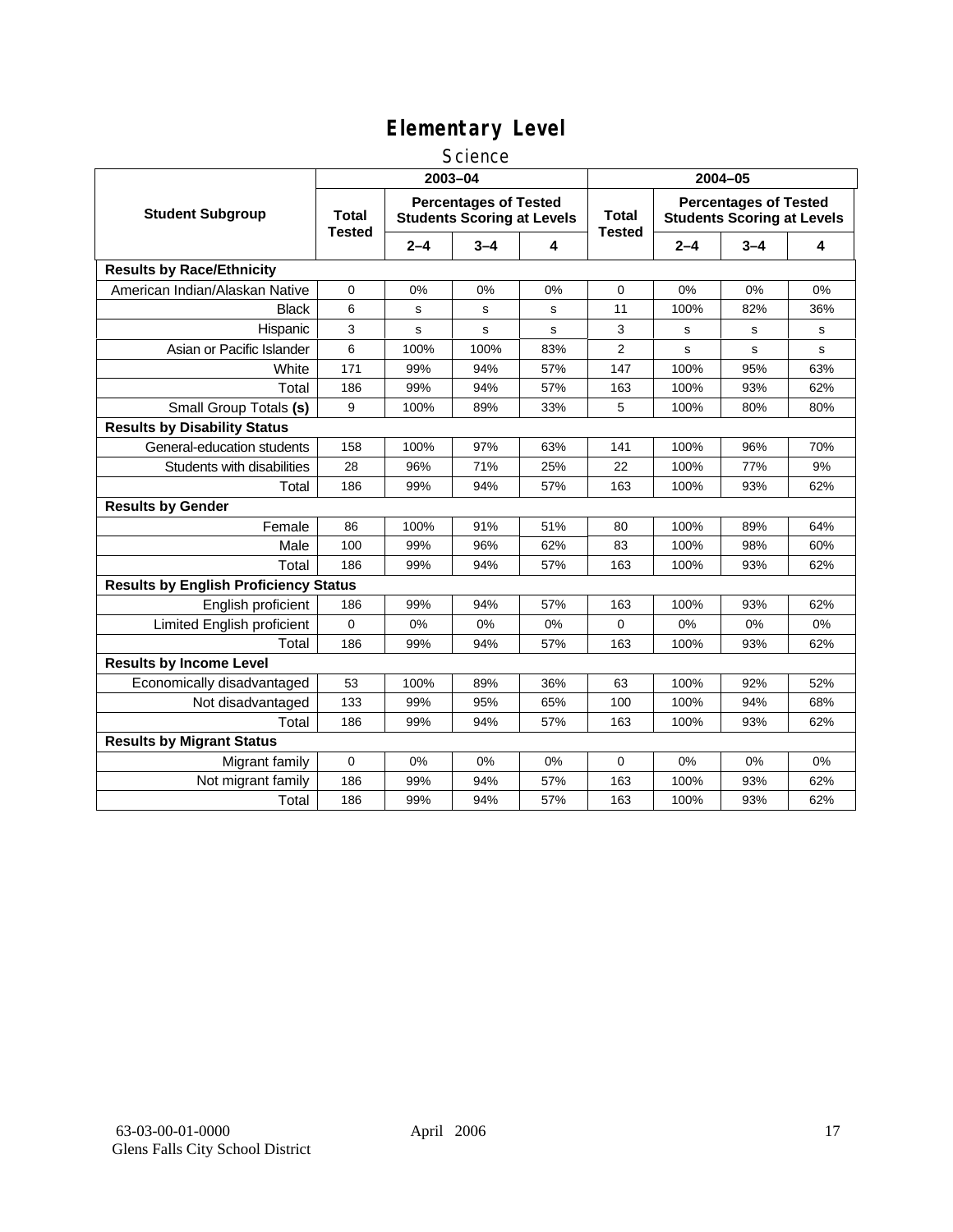## English Language Arts

|                                              |                |         | ັ<br>2003-04                                                      |     | 2004-05       |         |                                                                   |             |  |
|----------------------------------------------|----------------|---------|-------------------------------------------------------------------|-----|---------------|---------|-------------------------------------------------------------------|-------------|--|
| <b>Student Subgroup</b>                      | <b>Total</b>   |         | <b>Percentages of Tested</b><br><b>Students Scoring at Levels</b> |     | <b>Total</b>  |         | <b>Percentages of Tested</b><br><b>Students Scoring at Levels</b> |             |  |
|                                              | <b>Tested</b>  | $2 - 4$ | $3 - 4$                                                           | 4   | <b>Tested</b> | $2 - 4$ | $3 - 4$                                                           | 4           |  |
| <b>Results by Race/Ethnicity</b>             |                |         |                                                                   |     |               |         |                                                                   |             |  |
| American Indian/Alaskan Native               | $\mathbf 0$    | 0%      | 0%                                                                | 0%  | 0             | 0%      | 0%                                                                | 0%          |  |
| <b>Black</b>                                 | $\overline{7}$ | 100%    | 29%                                                               | 0%  | 3             | s       | s                                                                 | s           |  |
| Hispanic                                     | 5              | 100%    | 40%                                                               | 0%  | 3             | s       | s                                                                 | s           |  |
| Asian or Pacific Islander                    | 5              | 100%    | 40%                                                               | 0%  | 4             | s       | s                                                                 | $\mathbf s$ |  |
| White                                        | 226            | 93%     | 58%                                                               | 13% | 193           | 96%     | 58%                                                               | 12%         |  |
| Total                                        | 243            | 93%     | 56%                                                               | 12% | 203           | 97%     | 57%                                                               | 12%         |  |
| Small Group Totals (s)                       | $\Omega$       | 0%      | 0%                                                                | 0%  | 10            | 100%    | 40%                                                               | 0%          |  |
| <b>Results by Disability Status</b>          |                |         |                                                                   |     |               |         |                                                                   |             |  |
| General-education students                   | 206            | 100%    | 65%                                                               | 14% | 181           | 100%    | 64%                                                               | 13%         |  |
| Students with disabilities                   | 37             | 57%     | 5%                                                                | 3%  | 22            | 68%     | 0%                                                                | 0%          |  |
| Total                                        | 243            | 93%     | 56%                                                               | 12% | 203           | 97%     | 57%                                                               | 12%         |  |
| <b>Results by Gender</b>                     |                |         |                                                                   |     |               |         |                                                                   |             |  |
| Female                                       | 110            | 94%     | 55%                                                               | 13% | 102           | 97%     | 63%                                                               | 14%         |  |
| Male                                         | 133            | 93%     | 57%                                                               | 11% | 101           | 96%     | 51%                                                               | 10%         |  |
| Total                                        | 243            | 93%     | 56%                                                               | 12% | 203           | 97%     | 57%                                                               | 12%         |  |
| <b>Results by English Proficiency Status</b> |                |         |                                                                   |     |               |         |                                                                   |             |  |
| English proficient                           | 243            | 93%     | 56%                                                               | 12% | 203           | 97%     | 57%                                                               | 12%         |  |
| Limited English proficient                   | $\mathbf 0$    | 0%      | 0%                                                                | 0%  | 0             | 0%      | 0%                                                                | 0%          |  |
| Total                                        | 243            | 93%     | 56%                                                               | 12% | 203           | 97%     | 57%                                                               | 12%         |  |
| <b>Results by Income Level</b>               |                |         |                                                                   |     |               |         |                                                                   |             |  |
| Economically disadvantaged                   | 73             | 84%     | 36%                                                               | 7%  | 61            | 93%     | 41%                                                               | 7%          |  |
| Not disadvantaged                            | 170            | 98%     | 65%                                                               | 14% | 142           | 98%     | 64%                                                               | 14%         |  |
| Total                                        | 243            | 93%     | 56%                                                               | 12% | 203           | 97%     | 57%                                                               | 12%         |  |
| <b>Results by Migrant Status</b>             |                |         |                                                                   |     |               |         |                                                                   |             |  |
| Migrant family                               | $\mathbf 0$    | 0%      | 0%                                                                | 0%  | 0             | 0%      | 0%                                                                | 0%          |  |
| Not migrant family                           | 243            | 93%     | 56%                                                               | 12% | 203           | 97%     | 57%                                                               | 12%         |  |
| Total                                        | 243            | 93%     | 56%                                                               | 12% | 203           | 97%     | 57%                                                               | 12%         |  |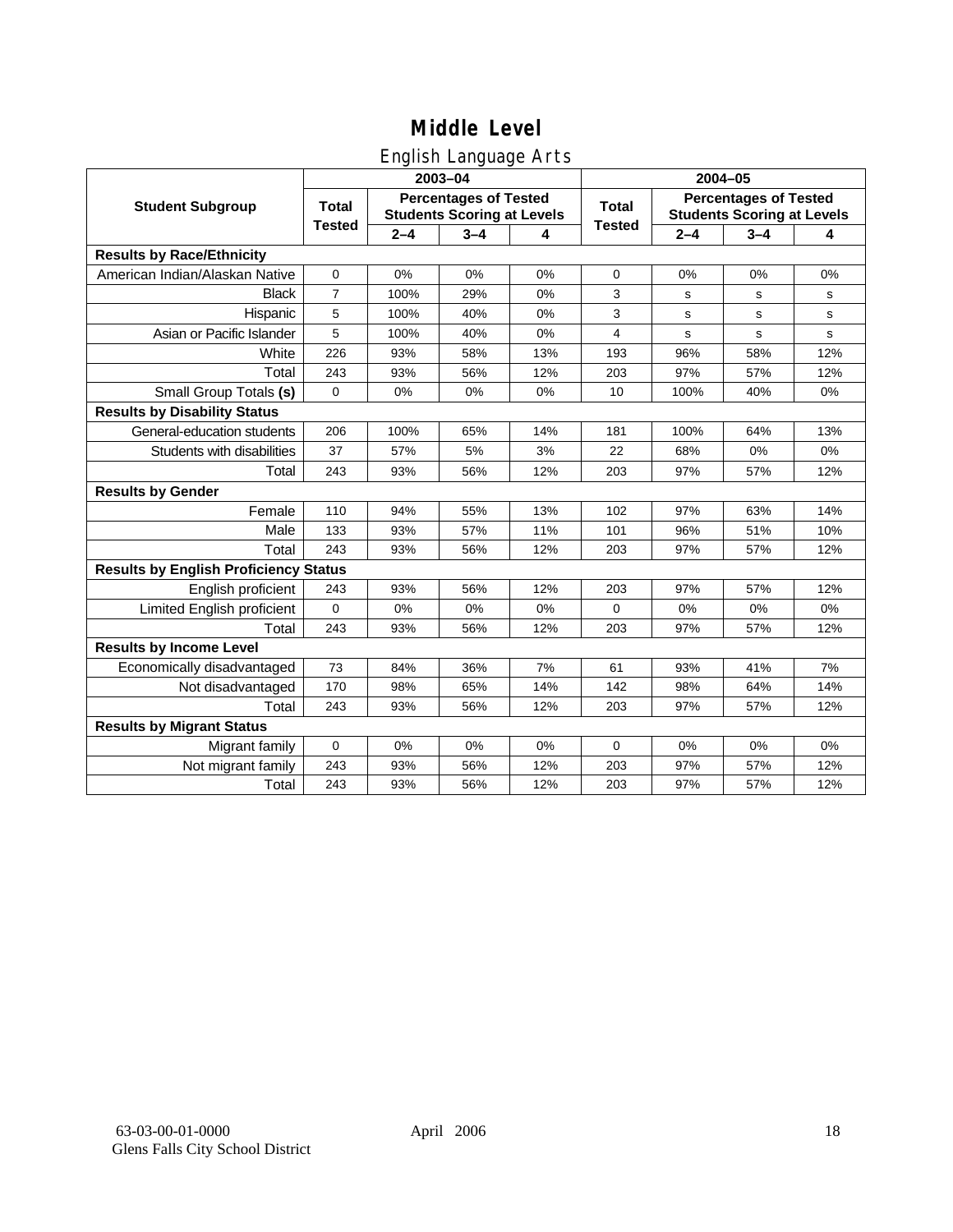### Mathematics

|                                              |                |         | 2003-04                                                           |     | 2004-05       |         |                                                                   |     |  |
|----------------------------------------------|----------------|---------|-------------------------------------------------------------------|-----|---------------|---------|-------------------------------------------------------------------|-----|--|
| <b>Student Subgroup</b>                      | <b>Total</b>   |         | <b>Percentages of Tested</b><br><b>Students Scoring at Levels</b> |     | Total         |         | <b>Percentages of Tested</b><br><b>Students Scoring at Levels</b> |     |  |
|                                              | <b>Tested</b>  | $2 - 4$ | $3 - 4$                                                           | 4   | <b>Tested</b> | $2 - 4$ | $3 - 4$                                                           | 4   |  |
| <b>Results by Race/Ethnicity</b>             |                |         |                                                                   |     |               |         |                                                                   |     |  |
| American Indian/Alaskan Native               | $\mathbf{0}$   | 0%      | 0%                                                                | 0%  | $\mathbf 0$   | 0%      | 0%                                                                | 0%  |  |
| <b>Black</b>                                 | 6              | 100%    | 50%                                                               | 0%  | 3             | s       | s                                                                 | s   |  |
| Hispanic                                     | $\overline{7}$ | 86%     | 57%                                                               | 0%  | 3             | s       | s                                                                 | s   |  |
| Asian or Pacific Islander                    | 5              | 100%    | 100%                                                              | 40% | 4             | s       | $\mathbf s$                                                       | s   |  |
| White                                        | 223            | 92%     | 78%                                                               | 22% | 194           | 96%     | 84%                                                               | 24% |  |
| Total                                        | 241            | 92%     | 77%                                                               | 21% | 204           | 97%     | 83%                                                               | 24% |  |
| Small Group Totals (s)                       | $\Omega$       | 0%      | 0%                                                                | 0%  | 10            | 100%    | 70%                                                               | 10% |  |
| <b>Results by Disability Status</b>          |                |         |                                                                   |     |               |         |                                                                   |     |  |
| General-education students                   | 206            | 99%     | 86%                                                               | 23% | 180           | 100%    | 89%                                                               | 26% |  |
| Students with disabilities                   | 35             | 51%     | 20%                                                               | 9%  | 24            | 71%     | 38%                                                               | 8%  |  |
| Total                                        | 241            | 92%     | 77%                                                               | 21% | 204           | 97%     | 83%                                                               | 24% |  |
| <b>Results by Gender</b>                     |                |         |                                                                   |     |               |         |                                                                   |     |  |
| Female                                       | 112            | 93%     | 74%                                                               | 19% | 101           | 98%     | 80%                                                               | 22% |  |
| Male                                         | 129            | 91%     | 79%                                                               | 23% | 103           | 95%     | 86%                                                               | 25% |  |
| Total                                        | 241            | 92%     | 77%                                                               | 21% | 204           | 97%     | 83%                                                               | 24% |  |
| <b>Results by English Proficiency Status</b> |                |         |                                                                   |     |               |         |                                                                   |     |  |
| English proficient                           | 241            | 92%     | 77%                                                               | 21% | 204           | 97%     | 83%                                                               | 24% |  |
| Limited English proficient                   | 0              | 0%      | 0%                                                                | 0%  | $\Omega$      | 0%      | 0%                                                                | 0%  |  |
| Total                                        | 241            | 92%     | 77%                                                               | 21% | 204           | 97%     | 83%                                                               | 24% |  |
| <b>Results by Income Level</b>               |                |         |                                                                   |     |               |         |                                                                   |     |  |
| Economically disadvantaged                   | 69             | 81%     | 52%                                                               | 7%  | 60            | 95%     | 78%                                                               | 13% |  |
| Not disadvantaged                            | 172            | 97%     | 87%                                                               | 27% | 144           | 97%     | 85%                                                               | 28% |  |
| Total                                        | 241            | 92%     | 77%                                                               | 21% | 204           | 97%     | 83%                                                               | 24% |  |
| <b>Results by Migrant Status</b>             |                |         |                                                                   |     |               |         |                                                                   |     |  |
| Migrant family                               | 0              | 0%      | 0%                                                                | 0%  | $\Omega$      | 0%      | 0%                                                                | 0%  |  |
| Not migrant family                           | 241            | 92%     | 77%                                                               | 21% | 204           | 97%     | 83%                                                               | 24% |  |
| Total                                        | 241            | 92%     | 77%                                                               | 21% | 204           | 97%     | 83%                                                               | 24% |  |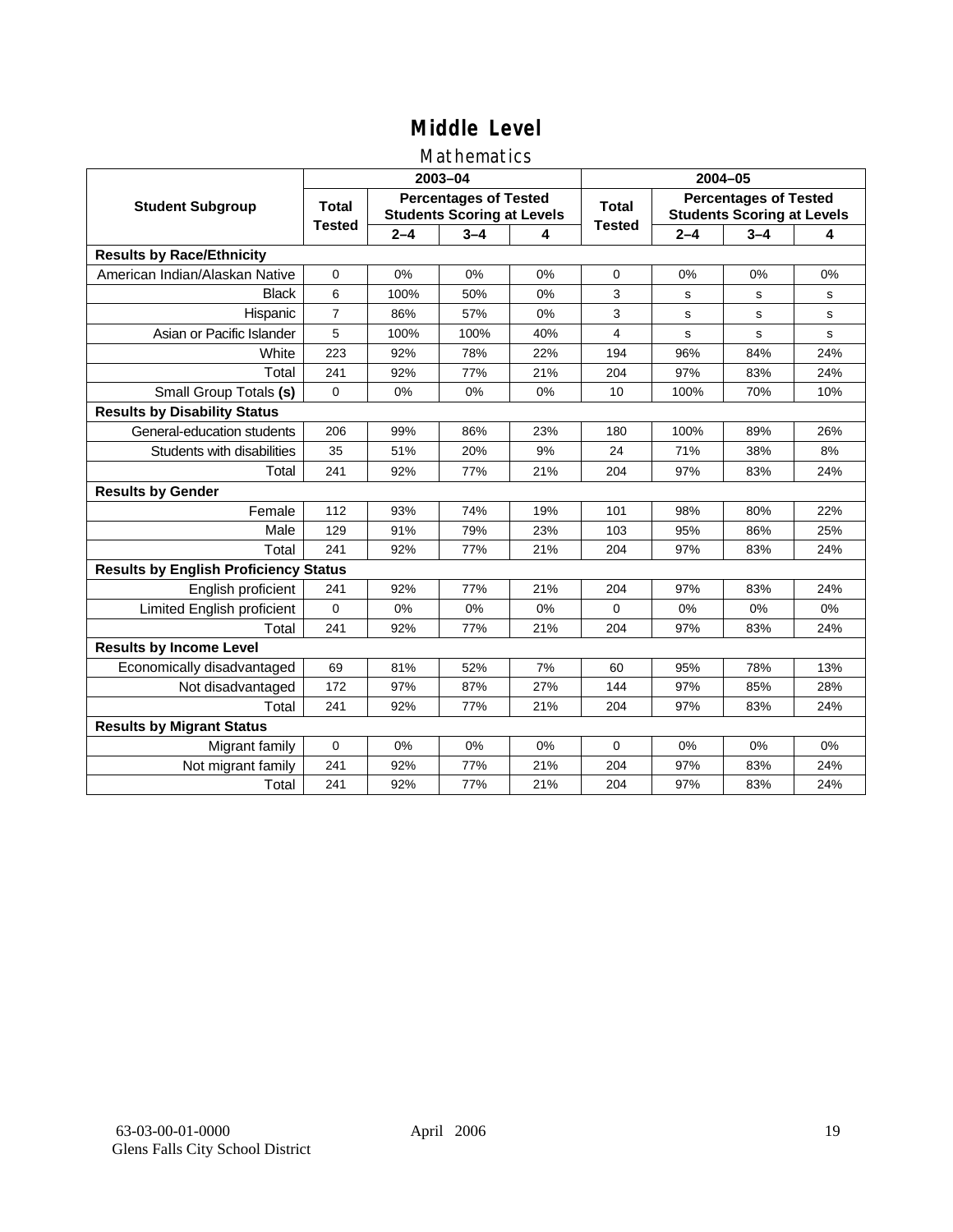### **Science**

|                                              |                |         | 2003-04                                                           |       | 2004-05       |         |                                                                   |     |
|----------------------------------------------|----------------|---------|-------------------------------------------------------------------|-------|---------------|---------|-------------------------------------------------------------------|-----|
| <b>Student Subgroup</b>                      | <b>Total</b>   |         | <b>Percentages of Tested</b><br><b>Students Scoring at Levels</b> |       | <b>Total</b>  |         | <b>Percentages of Tested</b><br><b>Students Scoring at Levels</b> |     |
|                                              | <b>Tested</b>  | $2 - 4$ | $3 - 4$                                                           | 4     | <b>Tested</b> | $2 - 4$ | $3 - 4$                                                           | 4   |
| <b>Results by Race/Ethnicity</b>             |                |         |                                                                   |       |               |         |                                                                   |     |
| American Indian/Alaskan Native               | $\mathbf 0$    | 0%      | 0%                                                                | 0%    | $\Omega$      | 0%      | 0%                                                                | 0%  |
| <b>Black</b>                                 | $\overline{7}$ | 100%    | 100%                                                              | 29%   | 3             | s       | s                                                                 | s   |
| Hispanic                                     | 4              | s       | s                                                                 | s     | 1             | s       | s                                                                 | s   |
| Asian or Pacific Islander                    | 5              | s       | s                                                                 | s     | 4             | s       | s                                                                 | s   |
| White                                        | 218            | 98%     | 92%                                                               | 56%   | 189           | 100%    | 94%                                                               | 57% |
| Total                                        | 234            | 98%     | 92%                                                               | 55%   | 197           | 100%    | 93%                                                               | 56% |
| Small Group Totals (s)                       | 9              | 100%    | 100%                                                              | 56%   | 8             | 100%    | 88%                                                               | 38% |
| <b>Results by Disability Status</b>          |                |         |                                                                   |       |               |         |                                                                   |     |
| General-education students                   | 202            | 100%    | 97%                                                               | 61%   | 176           | 100%    | 98%                                                               | 62% |
| Students with disabilities                   | 32             | 91%     | 63%                                                               | 13%   | 21            | 100%    | 57%                                                               | 10% |
| Total                                        | 234            | 98%     | 92%                                                               | 55%   | 197           | 100%    | 93%                                                               | 56% |
| <b>Results by Gender</b>                     |                |         |                                                                   |       |               |         |                                                                   |     |
| Female                                       | 106            | 99%     | 92%                                                               | 43%   | 97            | 100%    | 93%                                                               | 54% |
| Male                                         | 128            | 98%     | 93%                                                               | 64%   | 100           | 100%    | 94%                                                               | 59% |
| Total                                        | 234            | 98%     | 92%                                                               | 55%   | 197           | 100%    | 93%                                                               | 56% |
| <b>Results by English Proficiency Status</b> |                |         |                                                                   |       |               |         |                                                                   |     |
| English proficient                           | 234            | 98%     | 92%                                                               | 55%   | 197           | 100%    | 93%                                                               | 56% |
| <b>Limited English proficient</b>            | $\Omega$       | $0\%$   | 0%                                                                | $0\%$ | 0             | 0%      | 0%                                                                | 0%  |
| Total                                        | 234            | 98%     | 92%                                                               | 55%   | 197           | 100%    | 93%                                                               | 56% |
| <b>Results by Income Level</b>               |                |         |                                                                   |       |               |         |                                                                   |     |
| Economically disadvantaged                   | 66             | 94%     | 79%                                                               | 33%   | 57            | 100%    | 88%                                                               | 40% |
| Not disadvantaged                            | 168            | 100%    | 98%                                                               | 63%   | 140           | 100%    | 96%                                                               | 63% |
| Total                                        | 234            | 98%     | 92%                                                               | 55%   | 197           | 100%    | 93%                                                               | 56% |
| <b>Results by Migrant Status</b>             |                |         |                                                                   |       |               |         |                                                                   |     |
| Migrant family                               | $\mathbf 0$    | 0%      | 0%                                                                | 0%    | 0             | 0%      | 0%                                                                | 0%  |
| Not migrant family                           | 234            | 98%     | 92%                                                               | 55%   | 197           | 100%    | 93%                                                               | 56% |
| Total                                        | 234            | 98%     | 92%                                                               | 55%   | 197           | 100%    | 93%                                                               | 56% |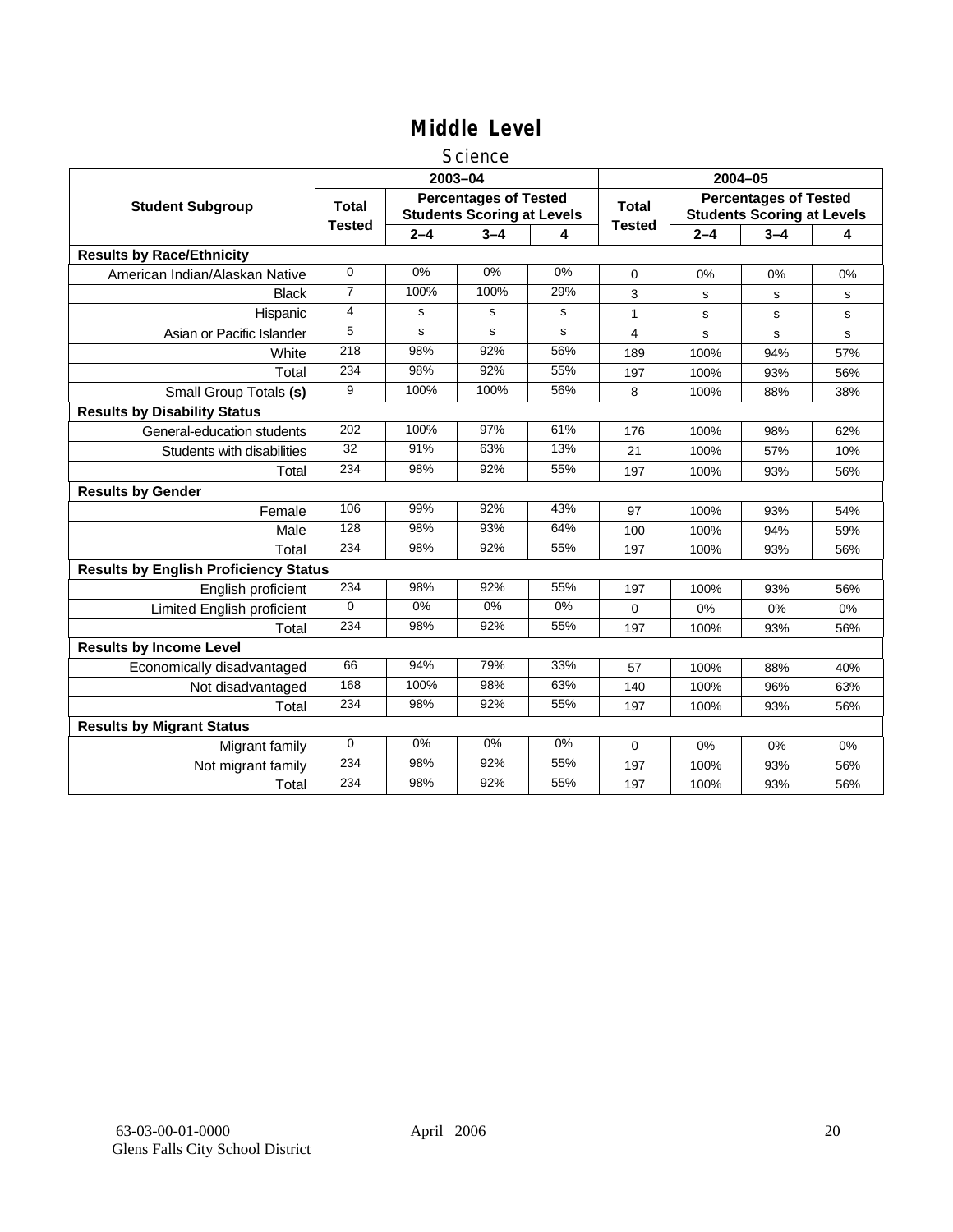## **2000 and 2001 High School Cohorts**

General-education students who first entered ninth grade in 2000 or 2001 must score 55 or higher on Regents English and mathematics examinations to graduate. During the phase-in of the Regents examination graduation requirements, all students (with district board of education approval) may qualify for a local diploma by earning a score of 55–64 on the required Regents examinations; a score of 65 or higher is required for a Regents diploma. Students with disabilities and certain students with a Section 504 Accommodation Plan may qualify for a local diploma by passing Regents competency tests. The data in these tables show the performance of the cohorts as of June 30<sup>th</sup> of the fourth year after first entering grade 9.

#### **Performance on the English Assessment Requirement for Graduation**

|                                              | 2000 Cohort                  |                          |                |                   |                                  | 2001 Cohort     |                          |                |                                  |                          |
|----------------------------------------------|------------------------------|--------------------------|----------------|-------------------|----------------------------------|-----------------|--------------------------|----------------|----------------------------------|--------------------------|
| <b>Student Subgroup</b>                      |                              | <b>Count of Students</b> |                |                   | <b>Percent</b><br><b>Meeting</b> |                 | <b>Count of Students</b> |                | <b>Percent</b><br><b>Meeting</b> |                          |
|                                              | <b>Students</b><br>in Cohort | by Score                 |                |                   |                                  | <b>Students</b> | by Score                 |                |                                  |                          |
|                                              |                              | <b>Regents</b>           |                | Pass-             | Gradu-                           | in              | <b>Regents</b>           |                | Pass-                            | Gradua-                  |
|                                              |                              | $55 -$<br>64             | $65 -$<br>100  | ed<br><b>RCTs</b> | ation<br>Require-<br>ment        | <b>Cohort</b>   | $55 -$<br>64             | $65 -$<br>100  | ed<br><b>RCTs</b>                | tion<br>Require-<br>ment |
| <b>Results by Race/Ethnicity</b>             |                              |                          |                |                   |                                  |                 |                          |                |                                  |                          |
| American Indian/Alaskan Native               | 0                            | 0                        | $\mathbf 0$    | 0                 | 0%                               | $\mathbf 0$     | 0                        | $\mathbf 0$    | 0                                | 0%                       |
| <b>Black</b>                                 | $\Omega$                     | $\mathbf{0}$             | $\Omega$       | $\overline{0}$    | 0%                               | 3               | s                        | s              | s                                | s                        |
| Hispanic                                     | 0                            | 0                        | 0              | 0                 | 0%                               | 4               | s                        | s              | s                                | s                        |
| Asian or Pacific Islander                    | $\mathbf{1}$                 | S                        | $\mathbf s$    | s                 | s                                | $\Omega$        | 0                        | 0              | $\overline{0}$                   | 0%                       |
| White                                        | 159                          | $\mathbf S$              | $\mathbf s$    | s                 | s                                | 180             | 3                        | 167            | 0                                | 94%                      |
| Total                                        | 160                          | 6                        | 143            | $\mathbf{1}$      | 94%                              | 187             | 4                        | 171            | 0                                | 94%                      |
| Small Group Totals (s)                       | 160                          | 6                        | 143            | 1                 | 94%                              | $\overline{7}$  | $\mathbf{1}$             | 4              | $\Omega$                         | 71%                      |
| <b>Results by Disability Status</b>          |                              |                          |                |                   |                                  |                 |                          |                |                                  |                          |
| General-education students                   | 145                          | 5                        | 136            | $\mathbf 0$       | 97%                              | 171             | 3                        | 164            | 0                                | 98%                      |
| Students with disabilities                   | 15                           | $\mathbf{1}$             | $\overline{7}$ | $\mathbf{1}$      | 60%                              | 16              | $\mathbf{1}$             | $\overline{7}$ | 0                                | 50%                      |
| Total                                        | 160                          | 6                        | 143            | $\mathbf{1}$      | 94%                              | 187             | 4                        | 171            | 0                                | 94%                      |
| <b>Results by Gender</b>                     |                              |                          |                |                   |                                  |                 |                          |                |                                  |                          |
| Female                                       | 83                           | $\overline{4}$           | 72             | $\mathbf{1}$      | 93%                              | 100             | $\mathbf{1}$             | 92             | 0                                | 93%                      |
| Male                                         | 77                           | 2                        | 71             | 0                 | 95%                              | 87              | 3                        | 79             | 0                                | 94%                      |
| Total                                        | 160                          | 6                        | 143            | $\mathbf{1}$      | 94%                              | 187             | $\overline{\mathbf{4}}$  | 171            | 0                                | 94%                      |
| <b>Results by English Proficiency Status</b> |                              |                          |                |                   |                                  |                 |                          |                |                                  |                          |
| English proficient                           | 160                          | 6                        | 143            | 1                 | 94%                              | 187             | 4                        | 171            | 0                                | 94%                      |
| Limited English proficient                   | $\Omega$                     | 0                        | $\Omega$       | 0                 | 0%                               | $\Omega$        | 0                        | 0              | 0                                | 0%                       |
| Total                                        | 160                          | 6                        | 143            | 1                 | 94%                              | 187             | 4                        | 171            | $\Omega$                         | 94%                      |
| <b>Results by Income Level</b>               |                              |                          |                |                   |                                  |                 |                          |                |                                  |                          |
| Economically disadvantaged                   | 14                           | $\overline{c}$           | 10             | 0                 | 86%                              | 17              | 0                        | 12             | 0                                | 71%                      |
| Not disadvantaged                            | 146                          | $\overline{4}$           | 133            | $\mathbf{1}$      | 95%                              | 170             | $\overline{4}$           | 159            | 0                                | 96%                      |
| Total                                        | 160                          | 6                        | 143            | 1                 | 94%                              | 187             | 4                        | 171            | $\Omega$                         | 94%                      |
| <b>Results by Migrant Status</b>             |                              |                          |                |                   |                                  |                 |                          |                |                                  |                          |
| Migrant family                               | 0                            | 0                        | 0              | 0                 | 0%                               | 0               | 0                        | 0              | 0                                | 0%                       |
| Not migrant family                           | 160                          | 6                        | 143            | 1                 | 94%                              | 187             | 4                        | 171            | 0                                | 94%                      |
| Total                                        | 160                          | 6                        | 143            | 1                 | 94%                              | 187             | $\overline{\mathbf{4}}$  | 171            | 0                                | 94%                      |

### **after Four Years of High School**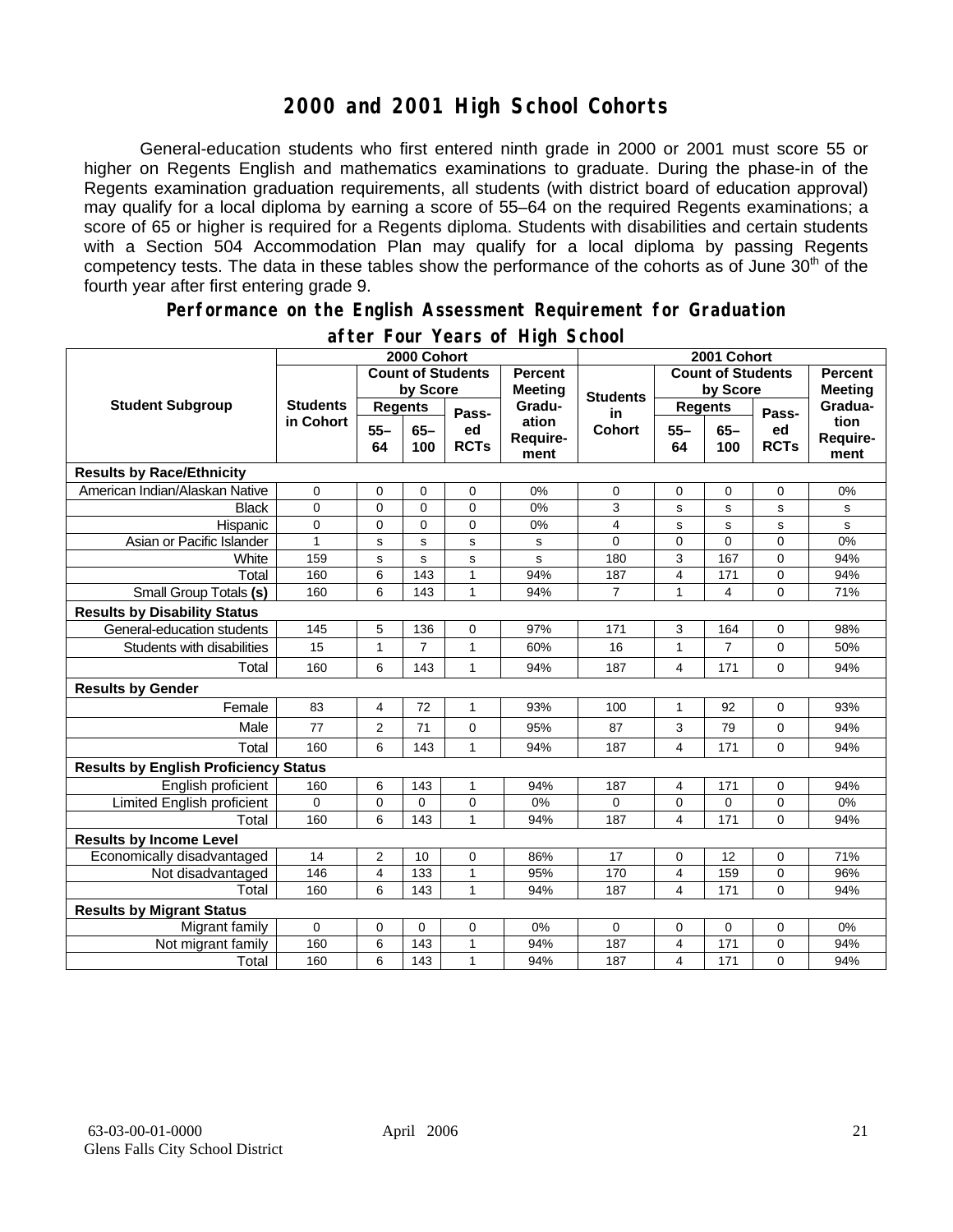### **Performance on the Mathematics Assessment Requirement for Graduation after Four Years of High School**

|                                              | 31 aaaa tion ah tor 1 oo 1<br>2000 Cohort |                |             |                            |                   | <b>Produced in the series</b><br>2001 Cohort |                              |                |                            |                |
|----------------------------------------------|-------------------------------------------|----------------|-------------|----------------------------|-------------------|----------------------------------------------|------------------------------|----------------|----------------------------|----------------|
| <b>Student Subgroup</b>                      | <b>Count of Students</b>                  |                |             |                            | <b>Percent</b>    |                                              | <b>Count of Students</b>     |                |                            | <b>Percent</b> |
|                                              | <b>Students</b><br>in<br><b>Cohort</b>    | by Score       |             |                            | <b>Meeting</b>    |                                              | by Score                     |                |                            | <b>Meeting</b> |
|                                              |                                           | <b>Regents</b> |             |                            | Gradu-            | <b>Students</b><br>in                        | <b>Regents</b>               |                |                            | Gradua-        |
|                                              |                                           | $55 -$         | $65-$       | Pass-<br>ed<br><b>RCTs</b> | ation<br>Require- | <b>Cohort</b>                                | $65-$<br>$55 -$<br>64<br>100 |                | Pass-<br>ed<br><b>RCTs</b> | tion           |
|                                              |                                           | 64<br>100      |             |                            |                   |                                              |                              |                |                            | Require-       |
|                                              |                                           |                |             | ment                       |                   |                                              |                              |                | ment                       |                |
| <b>Results by Race/Ethnicity</b>             |                                           |                |             |                            |                   |                                              |                              |                |                            |                |
| American Indian/Alaskan Native               | $\mathbf 0$                               | 0              | 0           | 0                          | 0%                | 0                                            | 0                            | 0              | 0                          | 0%             |
| <b>Black</b>                                 | $\Omega$                                  | $\mathbf 0$    | $\Omega$    | $\Omega$                   | 0%                | 3                                            | s                            | $\mathbf s$    | s                          | s              |
| Hispanic                                     | 0                                         | $\mathbf 0$    | $\mathbf 0$ | 0                          | 0%                | 4                                            | s                            | $\mathbf s$    | s                          | s              |
| Asian or Pacific Islander                    | $\mathbf{1}$                              | s              | s           | $\sf s$                    | s                 | $\Omega$                                     | 0                            | $\mathbf 0$    | 0                          | 0%             |
| White                                        | 159                                       | s              | s           | s                          | s                 | 180                                          | 10                           | 157            | $\mathbf{1}$               | 93%            |
| Total                                        | 160                                       | 12             | 137         | $\overline{2}$             | 94%               | 187                                          | $\overline{11}$              | 161            | $\overline{c}$             | 93%            |
| <b>Small Group Totals (s)</b>                | 160                                       | 12             | 137         | $\overline{2}$             | 94%               | $\overline{7}$                               | 1                            | 4              | $\mathbf{1}$               | 86%            |
| <b>Results by Disability Status</b>          |                                           |                |             |                            |                   |                                              |                              |                |                            |                |
| General-education students                   | 145                                       | 10             | 133         | $\mathbf 0$                | 99%               | 171                                          | 9                            | 157            | 0                          | 97%            |
| Students with disabilities                   | 15                                        | 2              | 4           | $\overline{2}$             | 53%               | 16                                           | 2                            | $\overline{4}$ | 2                          | 50%            |
| Total                                        | 160                                       | 12             | 137         | $\overline{2}$             | 94%               | 187                                          | 11                           | 161            | $\overline{2}$             | 93%            |
| <b>Results by Gender</b>                     |                                           |                |             |                            |                   |                                              |                              |                |                            |                |
| Female                                       | 83                                        | 5              | 71          | $\mathbf{1}$               | 93%               | 100                                          | 6                            | 84             | $\mathbf{1}$               | 91%            |
| Male                                         | 77                                        | $\overline{7}$ | 66          | $\mathbf{1}$               | 96%               | 87                                           | 5                            | 77             | $\mathbf{1}$               | 95%            |
| Total                                        | 160                                       | 12             | 137         | 2                          | 94%               | 187                                          | 11                           | 161            | 2                          | 93%            |
| <b>Results by English Proficiency Status</b> |                                           |                |             |                            |                   |                                              |                              |                |                            |                |
| English proficient                           | 160                                       | 12             | 137         | 2                          | 94%               | 187                                          | 11                           | 161            | $\overline{2}$             | 93%            |
| Limited English proficient                   | 0                                         | $\mathbf 0$    | 0           | 0                          | 0%                | 0                                            | $\mathbf 0$                  | $\mathbf 0$    | 0                          | 0%             |
| Total                                        | 160                                       | 12             | 137         | $\overline{2}$             | 94%               | 187                                          | 11                           | 161            | $\overline{2}$             | 93%            |
| <b>Results by Income Level</b>               |                                           |                |             |                            |                   |                                              |                              |                |                            |                |
| Economically disadvantaged                   | 14                                        | 1              | 11          | 0                          | 86%               | 17                                           | $\overline{c}$               | 9              | 0                          | 65%            |
| Not disadvantaged                            | 146                                       | 11             | 126         | 2                          | 95%               | 170                                          | 9                            | 152            | 2                          | 96%            |
| Total                                        | 160                                       | 12             | 137         | $\overline{2}$             | 94%               | 187                                          | 11                           | 161            | $\overline{2}$             | 93%            |
| <b>Results by Migrant Status</b>             |                                           |                |             |                            |                   |                                              |                              |                |                            |                |
| Migrant family                               | $\mathbf 0$                               | 0              | 0           | 0                          | 0%                | 0                                            | 0                            | 0              | 0                          | 0%             |
| Not migrant family                           | 160                                       | 12             | 137         | $\overline{2}$             | 94%               | 187                                          | 11                           | 161            | $\mathbf{2}$               | 93%            |
| Total                                        | 160                                       | 12             | 137         | $\overline{2}$             | 94%               | 187                                          | 11                           | 161            | $\overline{2}$             | 93%            |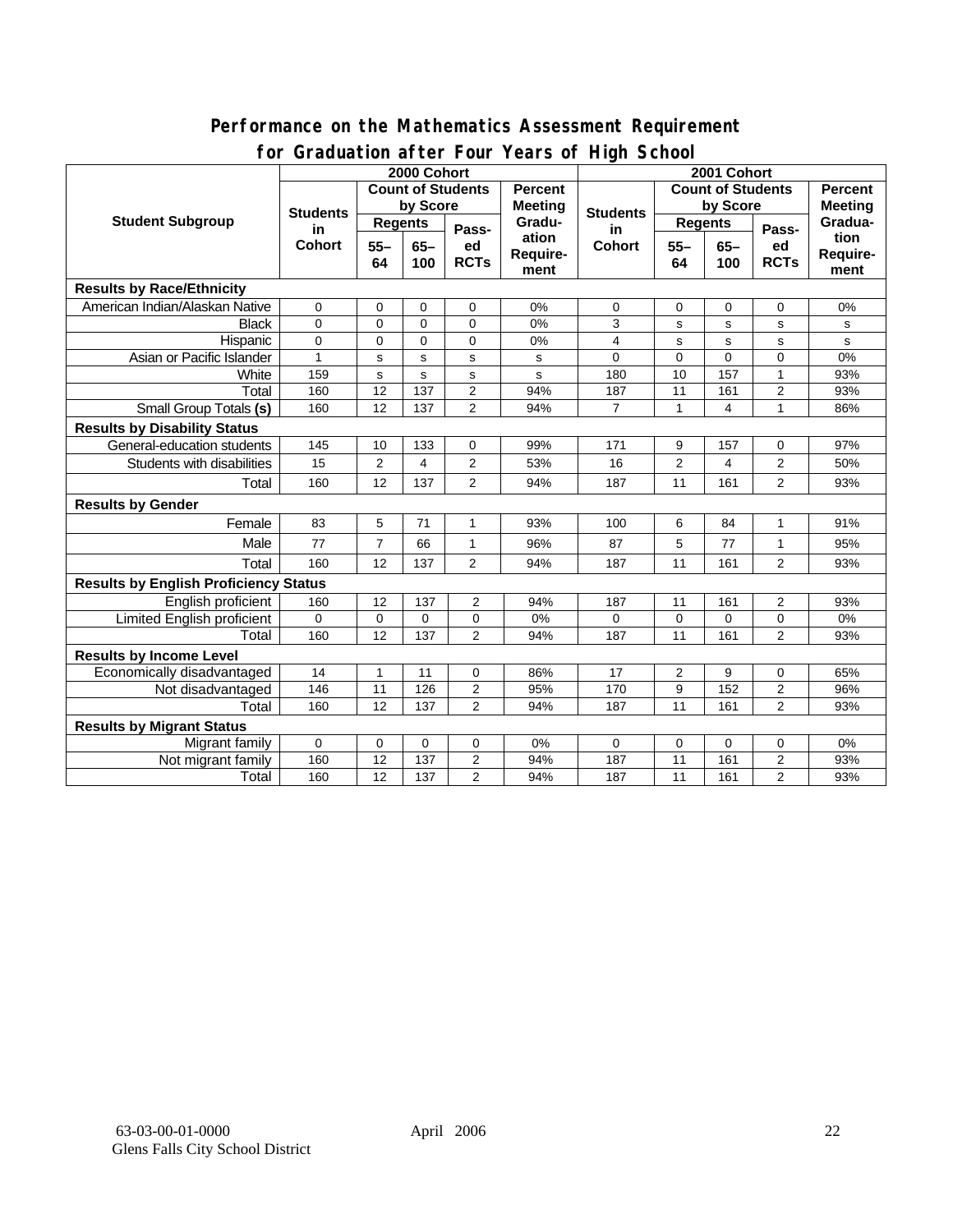## **Cohort Graduation Rates**

Students were counted as graduates if they earned a local diploma with or without a Regents endorsement by August 31<sup>st</sup> of the fourth year after first entering grade 9. The graduation-rate cohort includes students who transferred to general education development (GED) programs. These students were not counted in the district accountability cohort for English and mathematics.

|                                              | August 31, 2003                         | 1999 Cohort as of  | 2000 Cohort as of<br><b>August 31, 2004</b> |                    |  |  |  |  |  |  |
|----------------------------------------------|-----------------------------------------|--------------------|---------------------------------------------|--------------------|--|--|--|--|--|--|
| <b>Student Subgroup</b>                      | <b>Graduation</b><br><b>Rate Cohort</b> | Graduation<br>Rate | <b>Graduation</b><br><b>Rate Cohort</b>     | Graduation<br>Rate |  |  |  |  |  |  |
| <b>Results by Race/Ethnicity</b>             |                                         |                    |                                             |                    |  |  |  |  |  |  |
| American Indian/Alaskan Native               | 0                                       | 0%                 | 0                                           | 0%                 |  |  |  |  |  |  |
| <b>Black</b>                                 | 3                                       | s                  | 0                                           | 0%                 |  |  |  |  |  |  |
| Hispanic                                     | 0                                       | 0%                 | 0                                           | 0%                 |  |  |  |  |  |  |
| Asian or Pacific Islander                    | $\Omega$                                | 0%                 | 1                                           | s                  |  |  |  |  |  |  |
| White                                        | 165                                     | s                  | 151                                         | s                  |  |  |  |  |  |  |
| Total                                        | 168                                     | 90%                | 152                                         | 94%                |  |  |  |  |  |  |
| Small Group Totals (s)                       | 168                                     | 90%                | 152                                         | 94%                |  |  |  |  |  |  |
| <b>Results by Disability Status</b>          |                                         |                    |                                             |                    |  |  |  |  |  |  |
| General-education students                   | 149                                     | 96%                | 140                                         | 96%                |  |  |  |  |  |  |
| Students with disabilities                   | 19                                      | 47%                | 12                                          | 67%                |  |  |  |  |  |  |
| Total                                        | 168                                     | 90%                | 152                                         | 94%                |  |  |  |  |  |  |
| <b>Results by Gender</b>                     |                                         |                    |                                             |                    |  |  |  |  |  |  |
| Female                                       | 88                                      | 90%                | 79                                          | 95%                |  |  |  |  |  |  |
| Male                                         | 80                                      | 91%                | 73                                          | 93%                |  |  |  |  |  |  |
| Total                                        | 168                                     | 90%                | 152                                         | 94%                |  |  |  |  |  |  |
| <b>Results by English Proficiency Status</b> |                                         |                    |                                             |                    |  |  |  |  |  |  |
| English proficient                           | 168                                     | 90%                | 152                                         | 94%                |  |  |  |  |  |  |
| Limited English proficient                   | $\Omega$                                | 0%                 | $\Omega$                                    | 0%                 |  |  |  |  |  |  |
| Total                                        | 168                                     | 90%                | 152                                         | 94%                |  |  |  |  |  |  |
| <b>Results by Income Level</b>               |                                         |                    |                                             |                    |  |  |  |  |  |  |
| Economically disadvantaged                   | 3                                       | s                  | 11                                          | 91%                |  |  |  |  |  |  |
| Not disadvantaged                            | 165                                     | S                  | 141                                         | 94%                |  |  |  |  |  |  |
| Total                                        | 168                                     | 90%                | 152                                         | 94%                |  |  |  |  |  |  |
| <b>Results by Migrant Status</b>             |                                         |                    |                                             |                    |  |  |  |  |  |  |
| Migrant family                               | $\Omega$                                | 0%                 | $\Omega$                                    | 0%                 |  |  |  |  |  |  |
| Not migrant family                           | 168                                     | 90%                | 152                                         | 94%                |  |  |  |  |  |  |
| Total                                        | 168                                     | 90%                | 152                                         | 94%                |  |  |  |  |  |  |